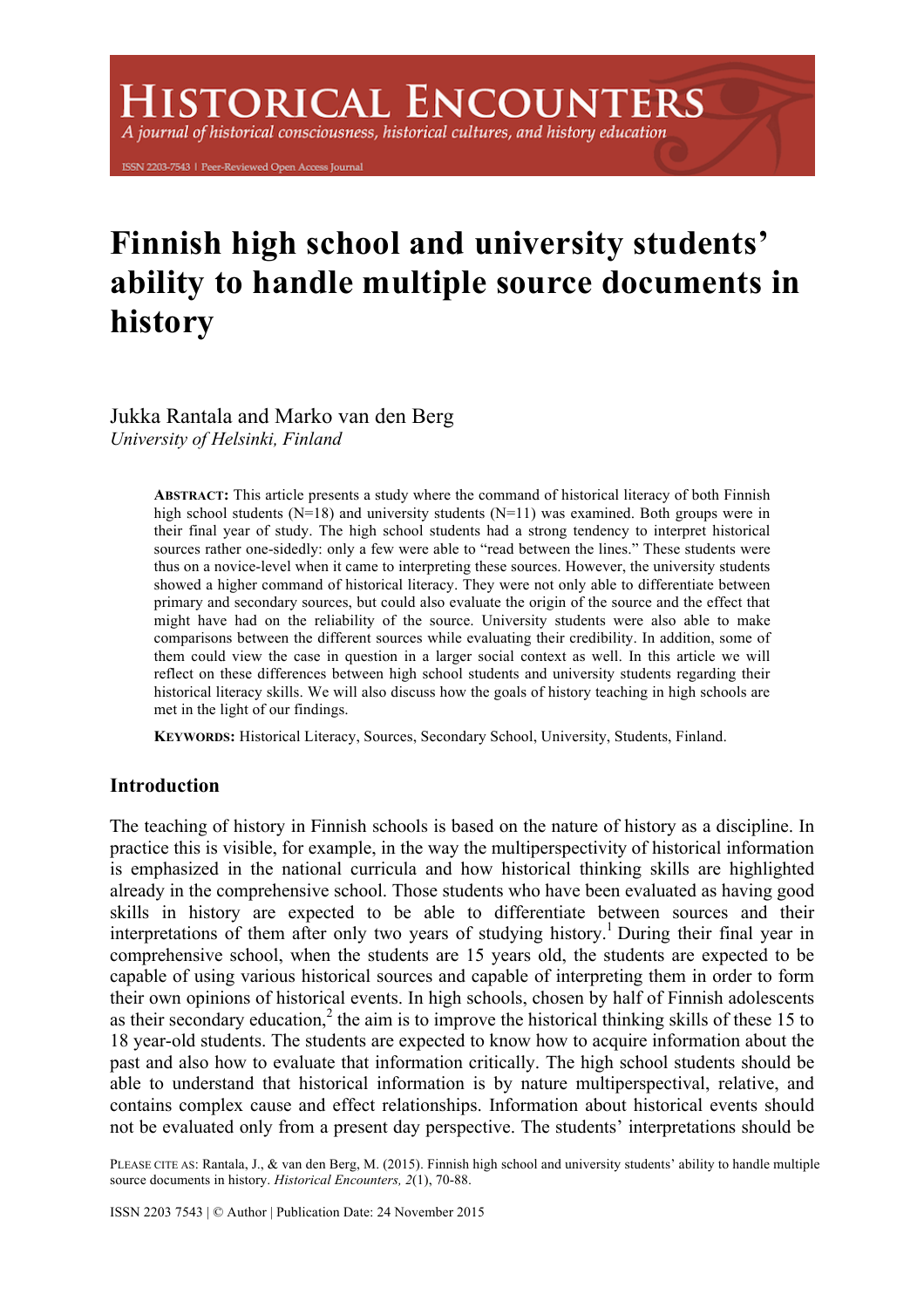based on the given historical time period and the viewpoints of that time. In other words, students should master historical empathy.

On the level of the national curricula the aims of studying history in Finnish schools are rather ambitious: historical thinking skills, or so-called procedural knowledge, should be emphasized over content knowledge. In this study we will examine whether this emphasis on historical thinking skills is visible in the participants' interpretations. At the beginning of the study an interpretive task was given to two groups of students. The first group consisted of 17 to 18 year-old high school students, who were in their final year of study. The other group included 22 to 33 year-old students from the University of Helsinki. All the university students were studying to become either class teachers or subject teachers and they had already completed most of their studies. In our study these groups will be analyzed both separately and in relation to one another, thus making comparisons between the two groups.

The focus of our research is on historical literacy. This concept emerged originally in the United States at the end of the 1980s, when the historian Paul Gagnon first coined the term in *Historical literacy: The case for history in American education* (Gagnon, 1989). At first it was mainly used to refer to the skill of acquiring factual information on historical events from written sources. Later on, the various approaches used in historical research strongly influenced usage of the term.<sup>3</sup> This development is partially connected to the changes that have taken place within the research community focusing on the processes of teaching and learning history. The research community has slowly reached a wide consensus on the main aims of teaching history: instead of repeating national narratives, history teaching should focus on providing tools for critical thinking. This requires combining the approaches used in history teaching with those used in historical research (e.g., Fordham, 2012; Perfetti, Britt, Rouet, Georgi, & Mason, 1994).

In our study the definition of historical literacy is based on the work of Australian researchers Tony Taylor and Carmel Young, and Canadian professor Peter Seixas. According to Taylor and Young (2003), linking history teaching to history as a science refers to the ability to interpret historical sources, to analyze historical events based on these sources, and to find the explanatory factors behind the events. In addition, they combine this with the ability to examine history from both moral and ethical viewpoints (Taylor & Young, 2003). In the historical thinking project led by Peter Seixas, historical literacy in history teaching has been defined in more detail: When using original sources the students should be able to view that information in the light of the situation and perceptions of that time. Reflecting on the intentions of different actors and comparing various sources are also highlighted (Seixas & Colyer, 2012). Even though the concept of historical literacy itself is relatively new, historical documents have been examined in history teaching for a long time. In the United States using historical sources in the classroom can be traced back to the end of the  $19<sup>th</sup>$  century (Reisman, 2012b). However, using these sources in the classroom was only emphasized in the *Amherst History Project* in the 1960s. The following decade saw the rise of inquiry-based learning in Britain (Booth, 1994). Consequently, today the use of historical documents in the classroom is especially active in both the United States and Britain.

Using primary and secondary sources when teaching history is crucial, which is also visible in the national curricula of many countries including Finland (Brown, 1996; Cannadine, Keating, & Sheldon, 2011; Rantala, 2012; VanSledright, 2011; Wils, 2009). However, the ability of high school and university students to use and interpret these sources has not really been studied in Finland. Even on an international level the research on how young people interpret different historical sources is quite rare, despite the fact that using different sources in history teaching has gained prominence all over the world (cf. Reisman, 2012b; Rouet, Britt, Mason, & Perfetti 1996).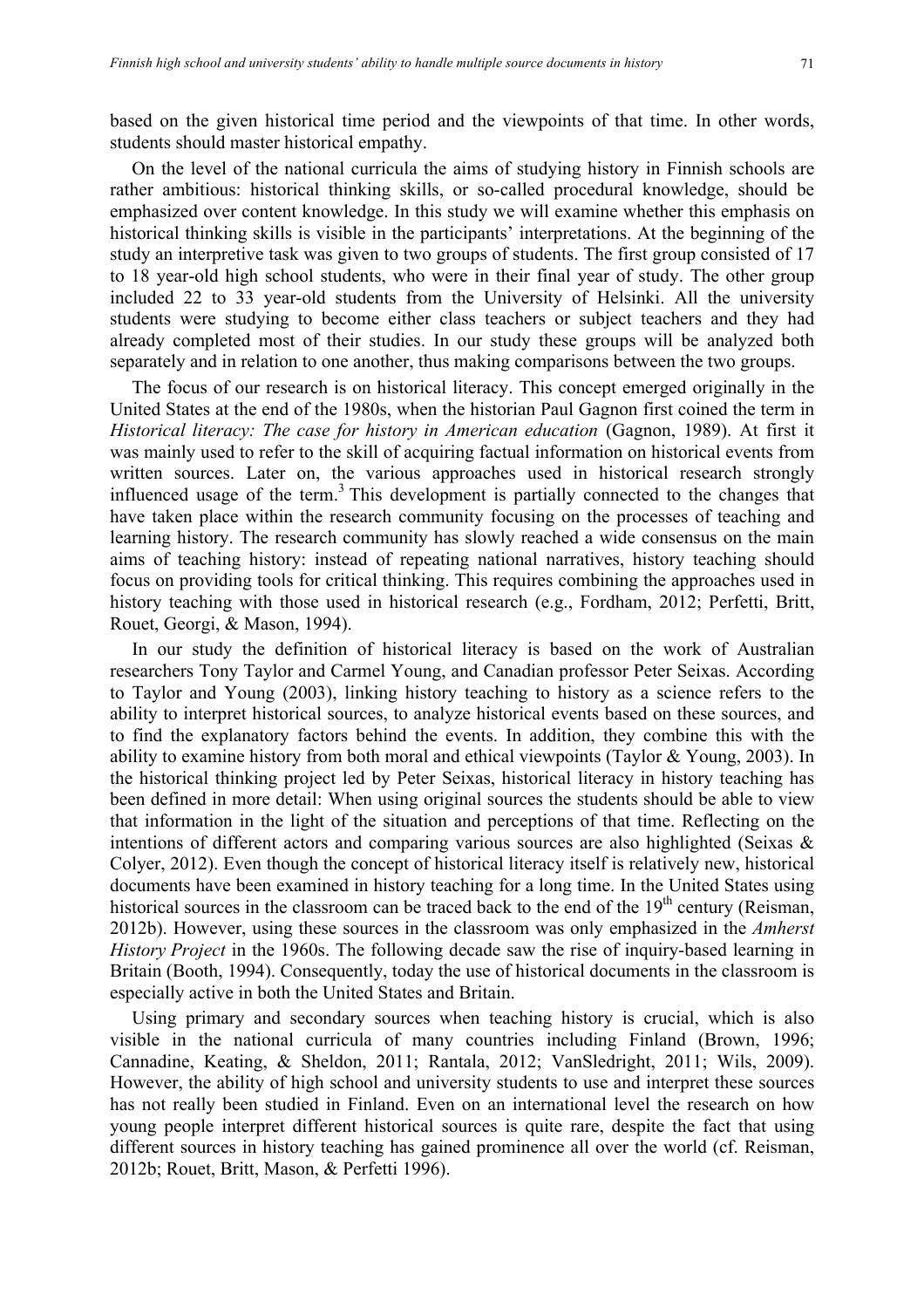According to the CHATA (Concepts of History and Teaching Approaches) project – which was implemented in Britain and aimed at investigating the historical thinking of young people – the adolescents classified as novices approached historical documents as stories containing true, factual information about the past (VanSledright & Afflerbach, 2005). The adolescents who were one stage higher in their thinking did not perceive the information as one-sidedly as the novices, but rather deduced that the information they had about past events could not be considered as being completely reliable because they had not been there themselves to witness the events. However, according to Bruce VanSledright and Peter Afflerbach (2005, p. 15) even these young people believe in the existence of a true past. It is characteristic of this group to perceive all historical sources as equal and as narratives that are more or less biased (a naïve relativist position). As a result of such perceptions, the comparison between different sources and their credibility can be completely neglected. In contrast, the young people representing higher-level cognitive historical thinking understand that the interpretations depend on the interpreters and the choices they make. These students comprehend that the various interpretations stem from the processes of choosing or interpreting sources. They can also compare and evaluate sources (VanSledright & Afflerbach, 2005).

There are still different views among researchers regarding the age when children are capable of carrying out challenging interpretive tasks. So far the researchers have not been able to define categorical age limits (cf. Lee & Ashby, 2000; Ofsted, 2011; Coté & Goldman, 1999). According to VanSledright and Afflerbach (2005), children in primary school are not yet capable of interpreting difficult historical sources (also cf. Brophy & VanSledright, 1997). They state that with young children it is insufficient literacy skills that will hinder the interpretation of sources. Furthermore, Sam Wineburg (1991) has proven that even high school students have difficulties in understanding and interpreting historical sources. However, many researchers, including VanSledright and Afflerbach, believe that even young children are capable of using historical sources if they have been tailored for the age group in question (e.g., Barton, 2008; Lee & Ashby, 2000; Petri, 2010; VanSledright & Afflerbach, 2005). Keith Barton and Linda Levstik (2010) are also convinced that using historical sources in the classroom can be made familiar to children already in primary school. They state that meaningful study of history is not possible if the nature of historical knowledge is not introduced to the students right at the beginning of their studies.

In addition, using historical sources in the classroom has other valuable benefits. It is considered to develop, for example, the general information-processing skills that are crucial in the modern information society. If students are to be raised as active and participating citizens, then educators should also provide them with tools for critical thinking so that they can assess and evaluate different types of present-day information. In this light, moreover, it is important to keep in mind that the tools for critical thinking do not develop on their own. Hence, the question as to how and when these critical thinking skills should be introduced and taught is of crucial importance.

It should be kept in mind that the development of interpretive skills is also linked to the student's linguistic abilities in his or her native language, especially when it comes to textual skills. We can make two assumptions concerning the textual skills of our student groups. Firstly, Finnish high school students in the final phase of their studies should be able to understand the complexity and multiperspectivity of historical information as they have been familiarized with that from primary school onwards. They have also focused on polishing their textual skills in Finnish classes. Secondly, the competences of the university students regarding the critical processing of information could be assumed to be more highly developed than that of the high school students, given that they have had to familiarize themselves with various text types during their studies. However, as the critical reading of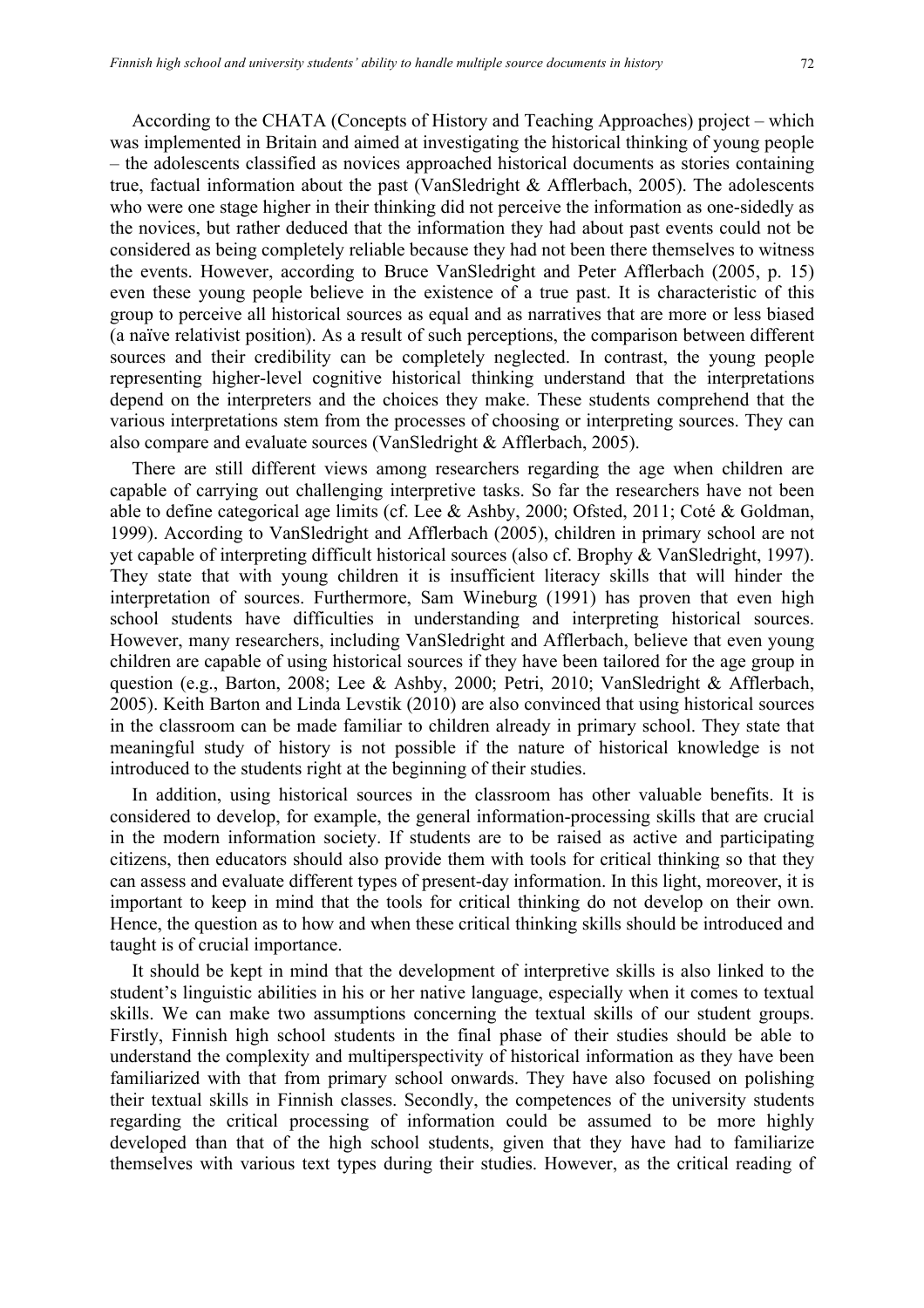texts is heavily emphasized in high schools, our hypothesis was that there would not be major differences between the two groups regarding their historical literacy skills.

#### **Implementing the study**

The empirical part of the study began in autumn 2012. The interpretive task that was our tool for gathering information about the participants' historical literacy skills was then given to the high school students.<sup>4</sup> The data regarding the university students was collected in 2013.

In order to gain knowledge on the participants' abilities to understand the multiperspectivity of historical information we examined their ways of interpreting different documents. As our first group we chose third-year students from the Normal Lyceum of Helsinki. 13 girls and 5 boys from two ongoing history courses were randomly selected in this group. The other group consisted of both class teacher and subject teacher students from the University of Helsinki. The class teacher students (8) were studying to become primary school teachers (grades 1–6) with educational science as their main subject. The subject teacher students (3) were doing their pedagogical studies in the Normal Lyceum of Helsinki 2013–2014. Even though this study is not representative of average high school students or university students,<sup>5</sup> we can draw some conclusions on the differences between these two groups.

The participants were given the same documents of a court case from the early  $19<sup>th</sup>$ century, which had been abridged in the same way for them (cf. Reisman, 2012a). The implementation was similar for both groups. Before the actual interpretive task Marko van den Berg introduced the details of the case to the participants. The case which was used for measuring participants' historical literacy concerned a parish clerk Matias Saxberg who assaulted and killed a young girl, for which he was then later condemned to death. However, in his case the highest court commuted the sentence to a fine. This caused quite a stir and it gave rise to a lampoon, in which the parish clerk was described as a depraved man who mistreated the poor. In addition to this lampoon, court records about the case were preserved. After going through the case with the participants they were told about the Finnish judicial practices at the beginning of the  $19<sup>th</sup>$  century. The different sources concerning the case were also introduced. This was done to make sure that the participants could view the information in a larger context. At the same time their knowledge of the historical context was assured, being made familiar with the concepts related to a Finnish agrarian community in the  $19<sup>th</sup>$ century and their understanding of the social roles of the different historical actors.

The court case in question should be a typical way to learn history, if teachers follow the National Core Curriculum for history. According to the curriculum (Finnish National Board of Education, 2003, p. 180) instruction in history should concentrate on the "critical analysis and interpretation of information and aim to take the diverse perspectives on different phenomena into account." The court case itself was not significant but the way it was implemented was expected to be typical for history teaching at high school. The case gave us an opportunity to evaluate students' historical literacy in a context unfamiliar to them.

After going through the above-mentioned material together as a group the participants analyzed the documents individually. They read the given texts, stopping at marked points in the text to think aloud. After each document the participants answered questions related to the credibility of the documents and to the intentions of the different actors involved. At the end of the task, participants evaluated the evidentiary values of the documents. In the think-aloud method they attempt to verbalize their thoughts as accurately as possible (cf. Pressley  $\&$ Afflerbach, 1995; Wineburg, 1991). This method was not familiar to the students so they were instructed on it during the task. Many of the high school students seemed to be shy of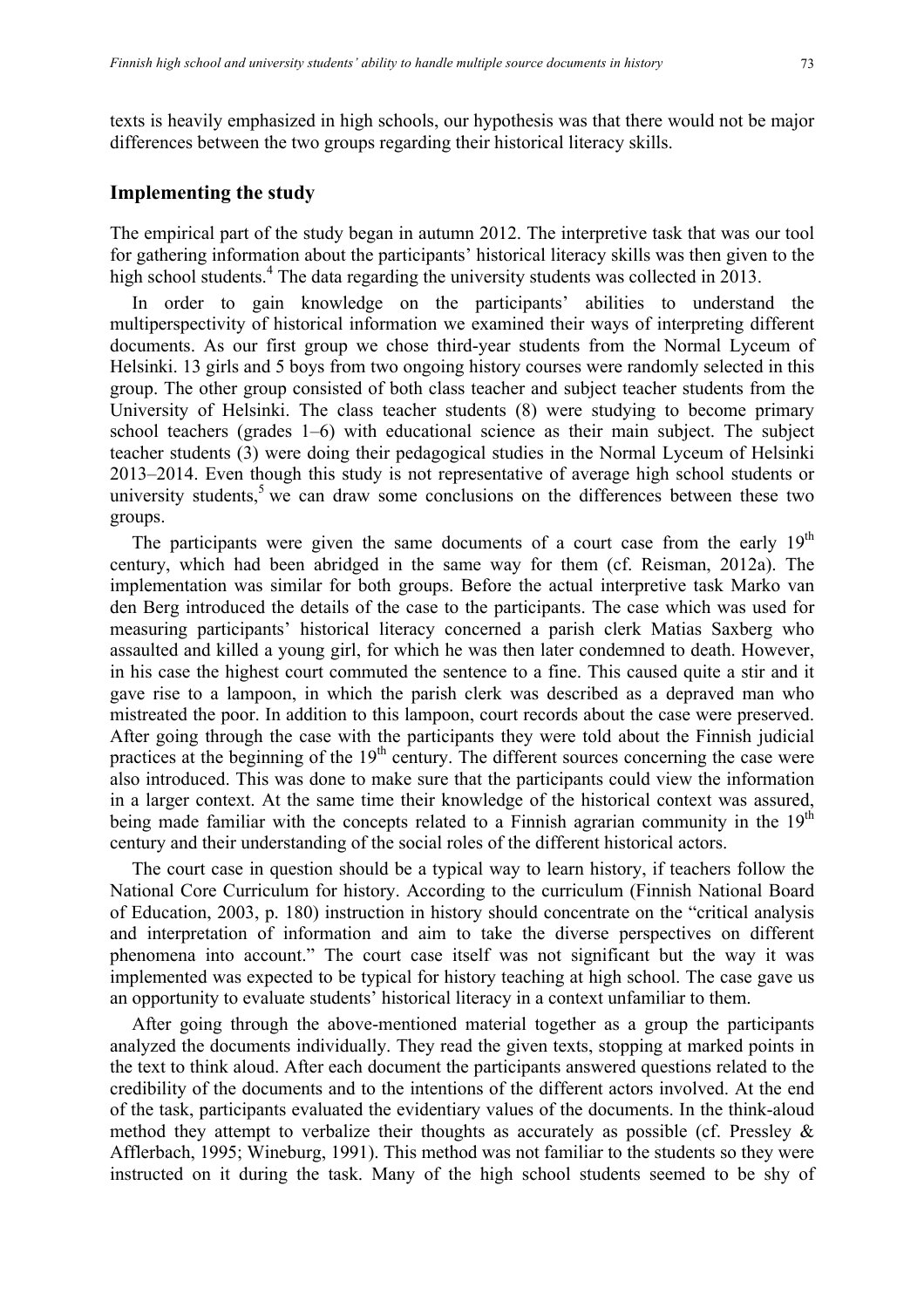verbalizing their thoughts after reading the texts and they had to be instructed during the entire exercise. In some cases the high school students were able to use the method without any further instructions from the interviewer. The university students were able to complete the task with considerably less help from the interviewer.

With both student groups the time used for the interpretive task was 45 minutes. Some of the interviews were done immediately after the interpretive task, but some of them were conducted as late as two weeks later. However, according to the participants they did not have difficulties in remembering the details of the case. We recorded the process and, accordingly, we used this data to evaluate their abilities to interpret historical evidence and to understand the complexity and multiperspectivity of historical information.

Our aim was to find out whether participants were able to "read between the lines" and to reflect on the credibility of the different actors, as well as their intentions and motives (cf. Bertram, 2012; Wineburg, 1991). A skilful reader takes into account the information provided by the sources but also notices what is left unsaid, which we call reading between lines. In practice this means that the interpreter takes into account, for example, the social background and status of a certain actor as well as the general operational environment of a certain era. Our study borrows the framework of VanSledright and Afflerbach (2005), which they used in order to study students' abilities to interpret historical sources. According to VanSledright and Afflerbach, there are four cognitive activities related to evaluating sources: 1) attribution, 2) identification, 3) perspective, and 4) reliability. The first two activities are related to defining the origin and nature of the source whereas the activity requiring the highest cognitive skills shows whether the student is able to take the original context into consideration. We used this division by VanSledright and Afflerbach as a framework for our own analysis by examining how we could place the participants on the above-mentioned scale.

According to VanSledright and Afflerbach, historical skills are related to age. For example a primary school student has not yet developed the ability to "read between the lines" and draw conclusions based on historical evidence. Some students are, for instance, unable to differentiate between evidence and information (cf. also Shemilt, 1987). In order to understand the origin and nature of different sources as well as the motives behind them requires understanding the intentions of the creators of these sources and the ability to make comparisons between sources (cf. Wineburg, 1991). The latter is usually considered to be characteristic of higher-level historical thinking. An expert is capable of "reading between the lines," reflecting on the intentions behind the sources and evaluating the credibility of the sources, whereas a novice tends to understand historical evidence as information.

In a previous study of US 8- and 9-year-old children's historical literacy it was shown that children have the tendency to view the information provided by historical sources as neutral, not as contextual or as an artefact produced by someone (VanSledright & Afflerbach, 2005). This takes us to the the first cognitive activity related to historical understanding: *attribution*, which refers to understanding that historical sources have been created by someone for a specific purpose. On the scale by VanSledright and Afflerbach the person reaching the second level (*identification*) is able to identify the nature of the source and can distinguish between primary and secondary sources. Reaching the third level (*perspective*) requires understanding the historical context and the other possible sources related to the case. In order to reach the highest level (*reliability*), a person must be able to compare different sources regarding their credibility; something which can be considered challenging even for historians. It is possible to distinguish between these different levels of cognitive understanding, even though the same person might show signs of several levels at the same time (VanSledright & Afflerbach, 2005). As VanSledright and Afflerbach have noticed, especially *attribution* and *identification* appear to work together. Sometimes an interpreter of the documents begins by identifying the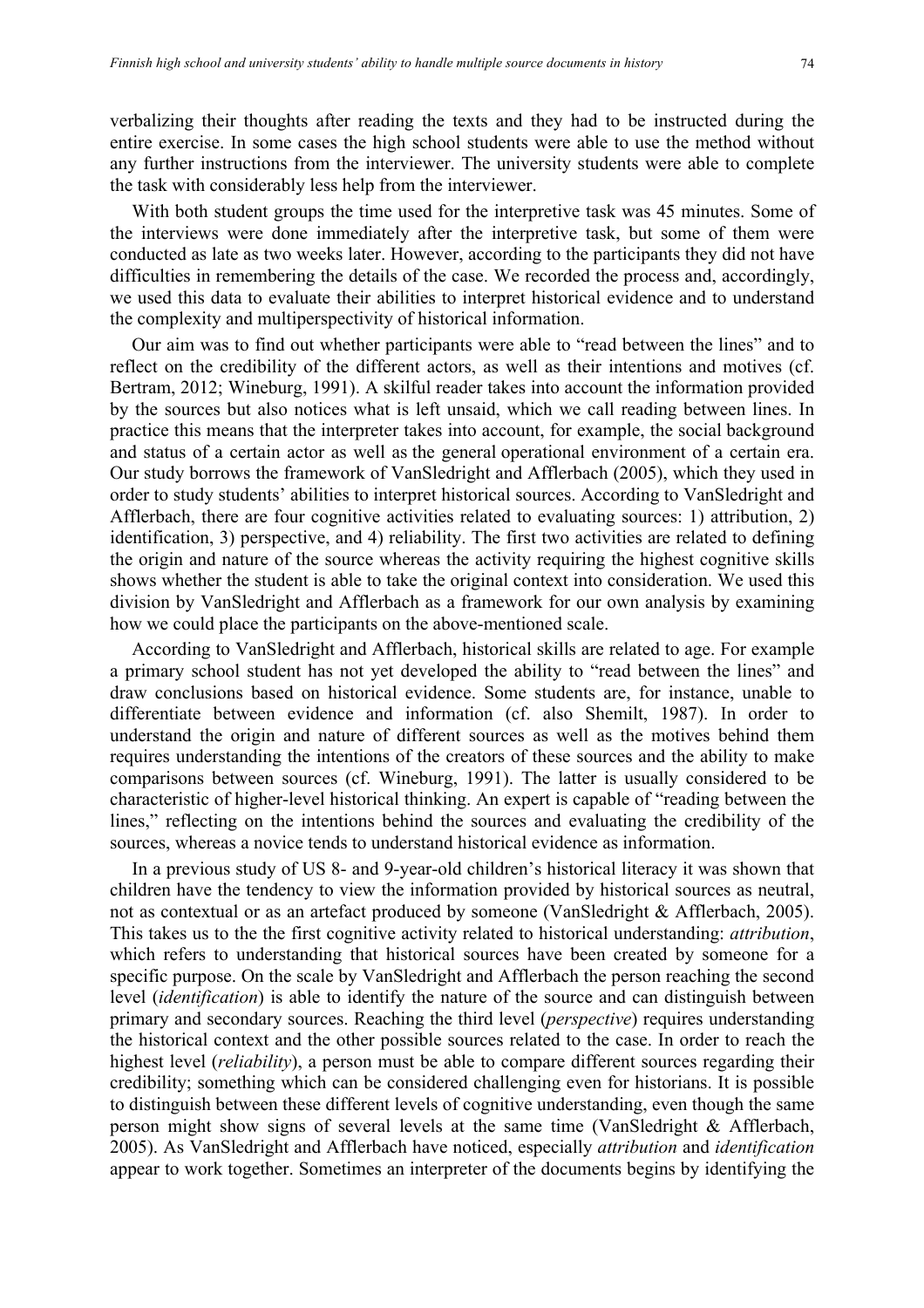documents, other times he or she starts with attribution. The whole think-aloud process, however, reveals which category the interpreter can be placed.

#### **The interpretive task used to collect data**

The students were given three documents related to the case: 1) an extract from Lydia Hällfors' memoirs of her mother, 2) the testimony of the parish clerk Saxberg from the district court and 3) an extract from the lampoon about the case, written in the 1840s. The extract from Lydia Hällfors and the lampoon are secondary sources whereas the witness testimony from the court is a primary source.

The participants started by reading the extract from Lydia Hällfors' memoirs. Lydia Hällfors was a daughter of a clergyman and her autobiographical work was published in 1924. In it she tells about the killing of the girl and the court case after that. The murder had happened before Hällfors was born but she heard a story about the case when she was little, unsurprisingly since the case had caused quite a stir. According to the story, the parish clerk Matias Saxberg had been angry at a servant girl who had brought her cows to graze on his field. Saxberg had threatened to kill the girl if she ever brought her cows there again. The following day the girl was again in the field and the parish clerk had his hired man catch the girl. The story tells that the parish clerk threw the girl to the ground, broke her chest with his knees and tore the hair off her scalp. The girl died in the process and the clerk reported to the rural police chief.

The extract contained marked points, in which the students were supposed to stop to think aloud about what they had just read. At the end of the extract the participants were supposed to think about the purpose and aim of the text. After this they read the witness testimony of the parish clerk Saxberg. According to the testimony, the clerk had pulled the servant girl's hair and smacked her on the face, which had caused the girl to fall on her knees. After this the clerk claimed that he had asked his hired man to check that the girl was not harmed.

This witness testimony contradicted the information of the first source. This should promote argumentative reflection from the interpreter of the source (cf. Rouet et al.,1996). When a student received a contradictory source, he or she recognized a conflict between the accounts. Proceeding in the task required him or her to reconcile disparate accounts and that was implemented at the think-aloud process. We had also marked the second source with points where the students were supposed to think aloud. We made it clear to the participants that the origin of this source was directly after the incident whereas this was not the case with the first source. After reading this second document the participants answered questions regarding the purpose of the document and the intentions of the writers of the document.

The third document given to the participants was an extract from the lampoon written in the parish where the murder incident happened at the beginning of 1840s. Apparently the local tailor had written the lampoon. The lampoon depicts how the hired man was supposed to obey the parish clerk and how it was the clerk who murdered the servant girl. This lampoon with its poem-like structure turned out to be difficult to read for many of the high school students. The lampoon contained footnotes with explanations that helped the students to understand it better. This was visible in the way students would return to these explanations when they had to think aloud. After reading the lampoon the students reflected on the purpose of it and the aim of the writer. At the end of the task the participants were asked to evaluate the reliability of all the three sources.

Our process of collecting the data should be taken into account when analyzing the results of this study. Even though the students were familiar with working with historical sources, especially the high school students were nervous about thinking aloud and being recorded. It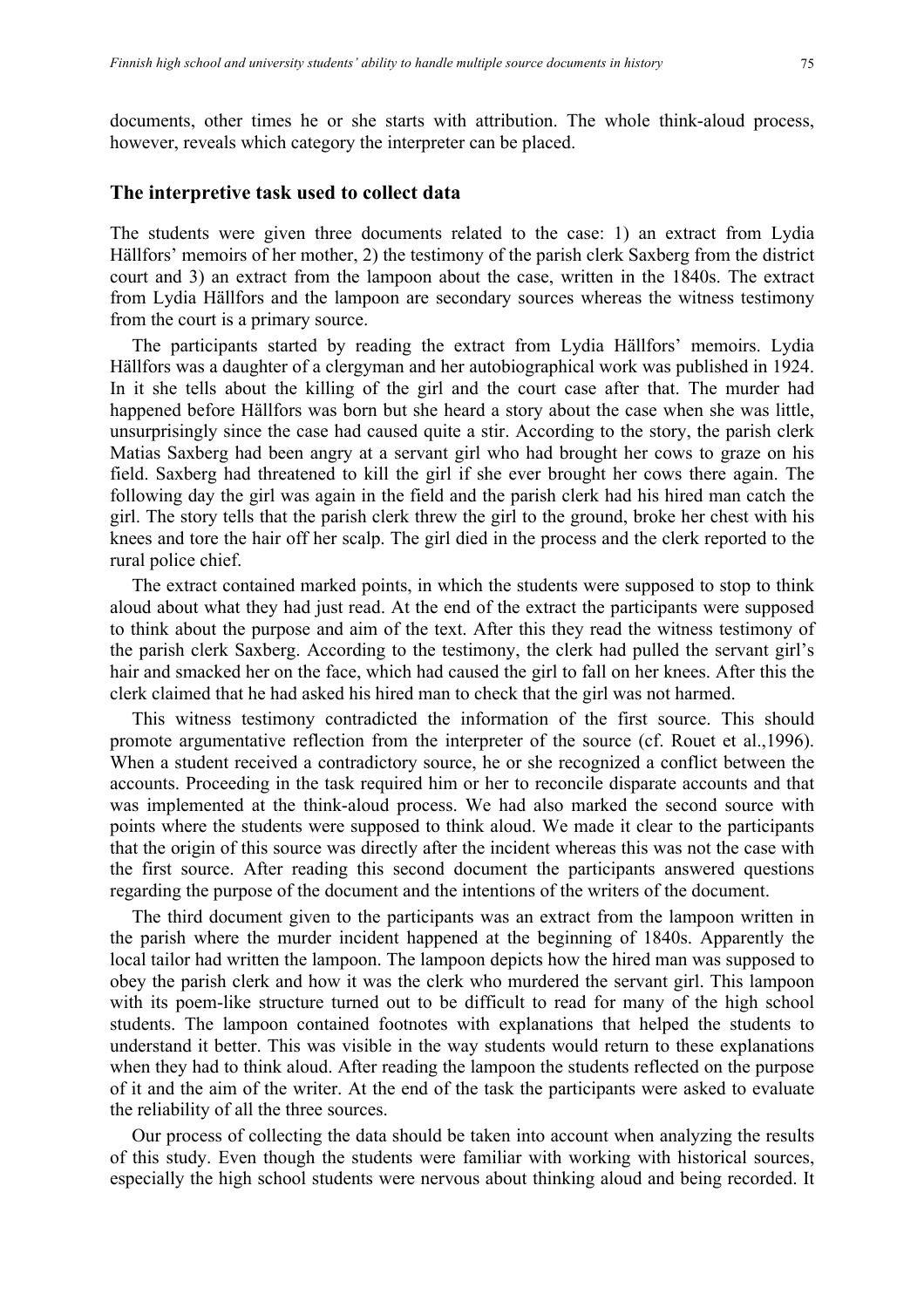has been noted in similar studies that readers tend to slow down their reading pace when the text is demanding (cf. Wineburg, 1991). However, we did not notice any differences between the students' reading of the instructions and the documents. They seemed to be familiar with the language of the documents (cf. Coté & Goldman, 2004), the only exception being the lampoon whose structure required the students to read it differently. We can assume that especially the high school students would have concentrated more on their reading if they had not been recorded, which could have then influenced the interpretation as well.

# **The results: high school students and university students as interpreters of historical sources**

We analyzed the recordings looking for the four cognitive activities of VanSledright and Afflerbach (2005). In addition to these four classes of activities we added an activity characteristic of interpreters on a beginner's level, in which the interpreter cannot distinguish between evidence and information (cf. Shemilt, 1987; Wineburg, 1991). In our search for the different activities we focused on the think-aloud parts of the recordings. We selected extracts from the data that were characteristic of each activity and then holistically classified each high school student as representing one of the four activities. As the basis for our interpretation we used the findings of earlier studies regarding the characteristics of novice and expert-level interpreters (e.g., Rouet et al., 1996; Shemilt, 1987; VanSledright & Afflerbach, 2005; Wineburg, 1991). These characteristics are visible in our analysis. In the following paragraphs we explain the classification of the data and how the students interpreted the documents.

| <b>Cognitive level</b> | <b>High school students</b> | <b>University students</b> |
|------------------------|-----------------------------|----------------------------|
| Novice                 |                             |                            |
| Attribution            | 3                           | 2                          |
| Identification         | 6                           | 6                          |
| Perspective            | 2                           | $\mathfrak{D}$             |
| Reliability            |                             |                            |
| All together           | 18                          |                            |

Table 1. The high school students and the university students and their the cognitive levels.

#### *Beginner's level: Novice interpreters (evidence understood as information)*

To a novice interpreter of historical information it is typical to focus on the information of the documents without reflecting on the intentions of the person or persons behind the document. The novice interpreter is unable to recognize the purpose of the source and considers the information to be a fact.<sup> $6$ </sup> None of the university students were seen to represent the novice level. However, several high school students were classified as novice interpreters. Some of these students did not recognize the conflicting information of the sources whereas some did, but considered the source containing more information as more reliable than the other ones. It was also typical of these students to evaluate the documents from the modern perspective without considering the historical context.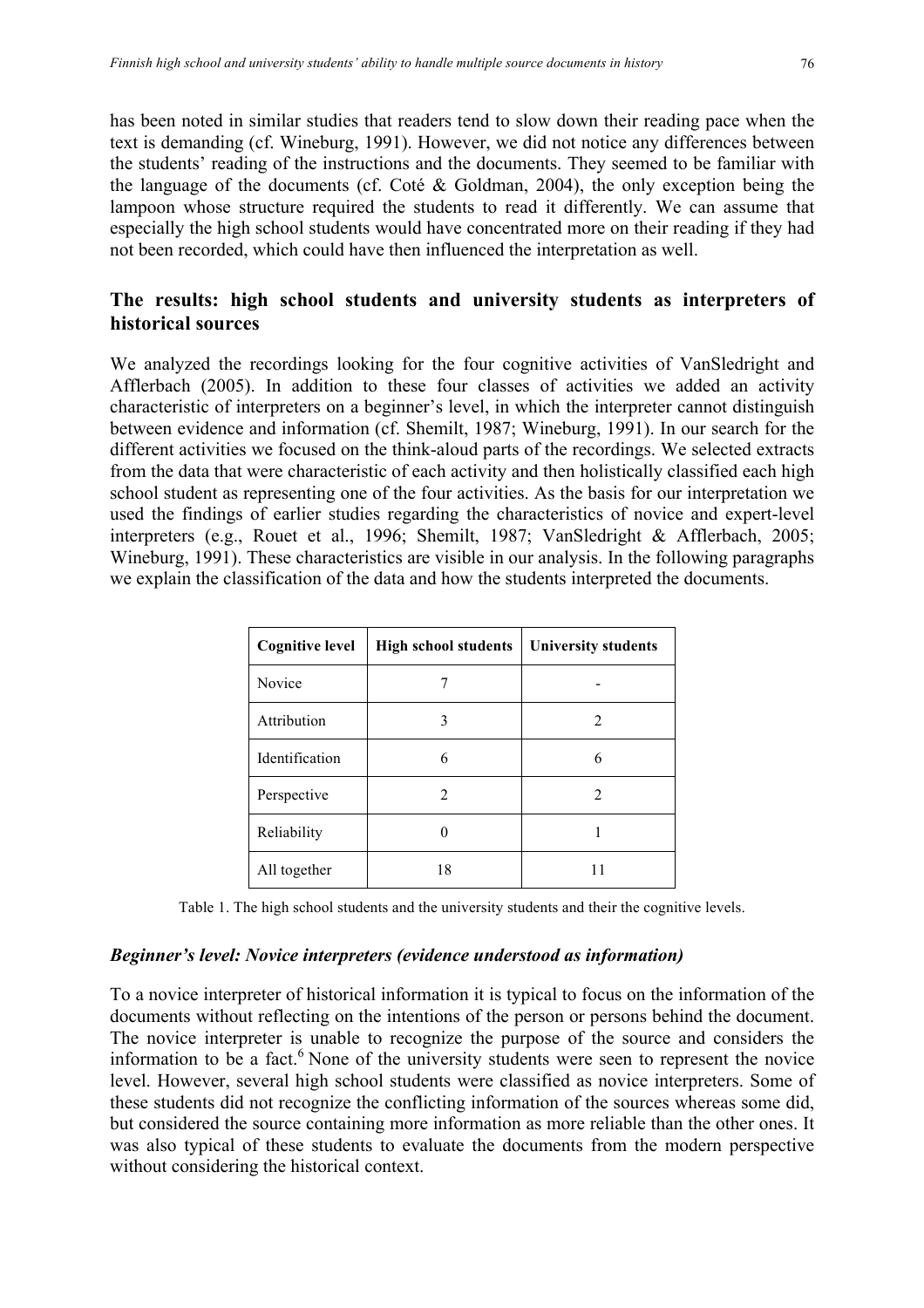According to our analysis, seven high school students – Terhi  $(F)$ ,<sup>7</sup> Riku  $(M)$ , Raija  $(F)$ , Elina (F), Heli (F), Matti (M) and Armi (F) were classified as novice interpreters. Most of them showed some characteristics of other cognitive activities as well but not enough for them to be classified as anything but novice level.

The "purest" form of novice interpretation was shown by Armi, who interpreted the historical documents consistently from her modern perspective. She was for instance unable to understand why the parish clerk had been so angry about the cows in the field. When she was pondering about this she said that "the cows weren't probably doing any harm there."<sup>8</sup> She also thought it was bizarre that the clerk had killed the girl because of cows. According to her the violence would have been more understandable if the field had had more value for the clerk. Thus she was unable to understand the financial and the symbolic value of a field in an agrarian community in the  $19<sup>th</sup>$  century.

With the first document it also surprised Armi that it was a church employee who acted violently: her perception of church employees was that they are good and kind people. The student did not really reflect on the motives of the parish clerk. She noticed the conflicting information in the sources, for example the information regarding the actions of the hired man, but did not speculate on them any further. When two of the sources framed the events approximately in the same way, she considered them to be more reliable than the third, conflicting source. Another novice interpreter, Terhi, also interpreted the sources as straightforward and factual accounts of the incident. She did not recognize the purpose or the aim behind different sources nor did she differentiate between the sources. Hence she evaluated the case directly based on the information provided by the sources without reflecting on their reliability.

This was similar to the interpretation of Riku, who thought Lydia Hällfors had written her memoirs simply to maintain a record of her memories. He had a narrow view of other documents as well and he did not really understand the lampoon. He saw the lampoon as being openly mocking and did not consider it to have any function more complex than that. "It's like the 1840s then they wouldn't have had any developed hidden agendas at that time." Like Terhi he also saw the lampoon as depicting reality literally.

It was characteristic of this group that they identified the documents' different approaches of telling the same story but could not analyze the reason behind that. However, some of the students like Heli for instance, did not really pay attention to the conflicting information provided by the documents. They viewed a new document as containing more current information and thus replacing the old one.

In the think-aloud processes of some of the students we could identify thinking related to the different cognitive activities. However, we still classified these students as novices as they only showed traces of other cognitive activities. For example Elina was able to analyze the nature of the lampoon and the testimony with a few phrases at the end of the task. Otherwise she only focused on the information in the documents. She analyzed the lampoon as aimed at pitying both the servant girl and the hired man as the lampoon had instances of "poor hired man" and "poor servant girl" in it. Even though the parish clerk Saxberg is described as a murderer in the poem, Elina did not see the connection between that and the purpose of the lampoon. Her weak understanding of the evidence is also visible in the way she analyzed Lydia Hällfors' memoirs and their relevance to the case. She analyzed the text as possibly being written by Saxberg's mother, which shows that she had not really understood the text and did not think about the motives of the writer.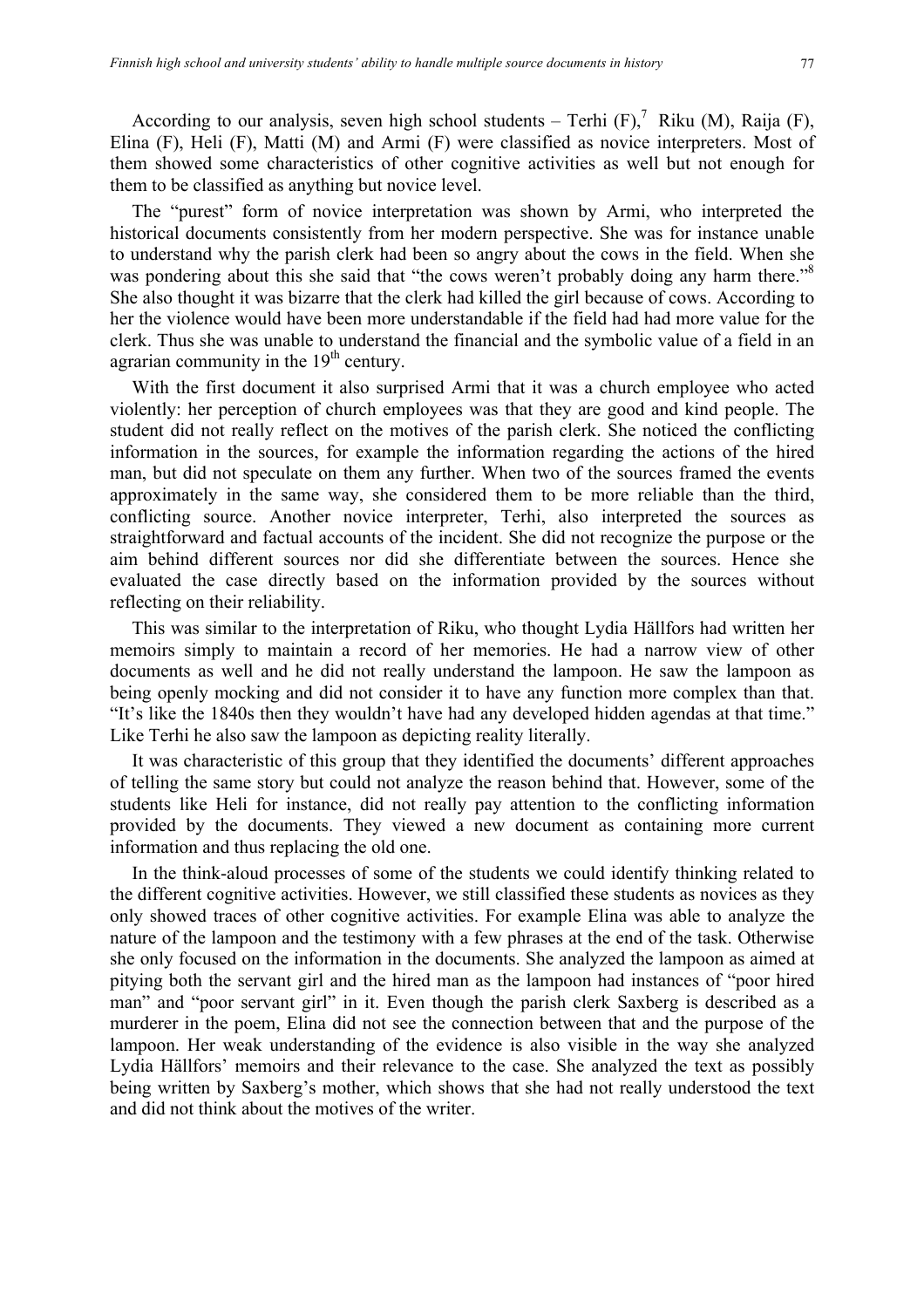#### *Level 1: Attribution*

We classified three high school students and two university students in this upper level. These interpreters were capable of seeing the purpose of the sources and were also able to reflect on the different contexts related to each document. The high school students, Laila (F), Kerttu (F) and Ari (M), could also identify the nature of the sources but could not analyze the differences between primary and secondary sources on a deeper level.

Laila focused on the function of the sources and she was also able to place the authors of the sources in a historical context. She recognized Lydia Hällfors' memoirs as a secondary source and could think about the problems related to secondary sources. She considered primary sources to be more reliable than secondary sources and she also saw authenticity as a synonym for reliability, which is visible in the way she analyzes the testimony of Saxberg: she described the testimony as reliable because it had been "written down during a court session."

On the other hand, Laila was able to analyze the use of the sources quite precisely. She understood that the effect of the lampoon was related to its structure and the way it was supposed to be performed: this rhythmical poem had easily been transformed into a song that was then performed in different gatherings. According to her, this made the lampoon easy to remember and this had then caused people to see Saxberg as an evil man. She could also recognize the function of both the memoirs and the testimony. However, she did not "read between the lines" nor did she focus on the motives of the different actors.

In a similar fashion Kerttu was able to understand the characteristics of the lampoon and the court testimony: the lampoon was effective because it was exaggerated whereas the testimony was an official record from the authorities. The possibility of Saxberg having lied while giving the testimony weakened the reliability of the testimony for Kerttu, and she also understood that the memoirs and the memories of the case itself might not be very accurate. She also pondered on whether the time between the source and the incident itself had any effect on the reliability of the sources. Even though both Laila and Kerttu also showed instances of identification in their interpretations, it was clear that they should be placed in the category of attribution, since their interpretation of the sources was fumbling and they were unable to distinguish between the natures of the different sources. From the university students we classified Helena (F) and Pia (F) as belonging to this category. Both understood the difference between primary and secondary sources but, on the other hand, both fumbled in their understanding of the natures of the different sources. Helena for example considered the Hällfors memoirs and its account of the case as some kind of a warning and a moral story on how the lower classes were not allowed to defy the higher classes in the society of that time. Pia saw the mockery in the lampoon directed at the servant girl, not at the parish clerk.

#### *Level 2: Identification*

We identified the high school students Mira (F), Irma (F), Peppi (F), Linda (F), Pilvi (F) and Vappu (F) as belonging to this level. For example Mira identified the difference between primary and secondary sources and reflected on the problems related to different types of sources. When analyzing the memoirs she took the time gap between writing the memoirs and the incident into consideration and also the possible unreliability of a second-hand source. She did not necessarily consider a primary source as more reliable than a secondary source. She understood that the authors of the sources must have had certain aims in mind but she did not focus on what these might have been. Consequently, she did not reach the perspective level.

Linda was also able to differentiate between primary and secondary sources and to take the time gap into consideration. However, her interpretation of the events was on many accounts quite straightforward. As an example of this she considered Saxberg's testimony to be quite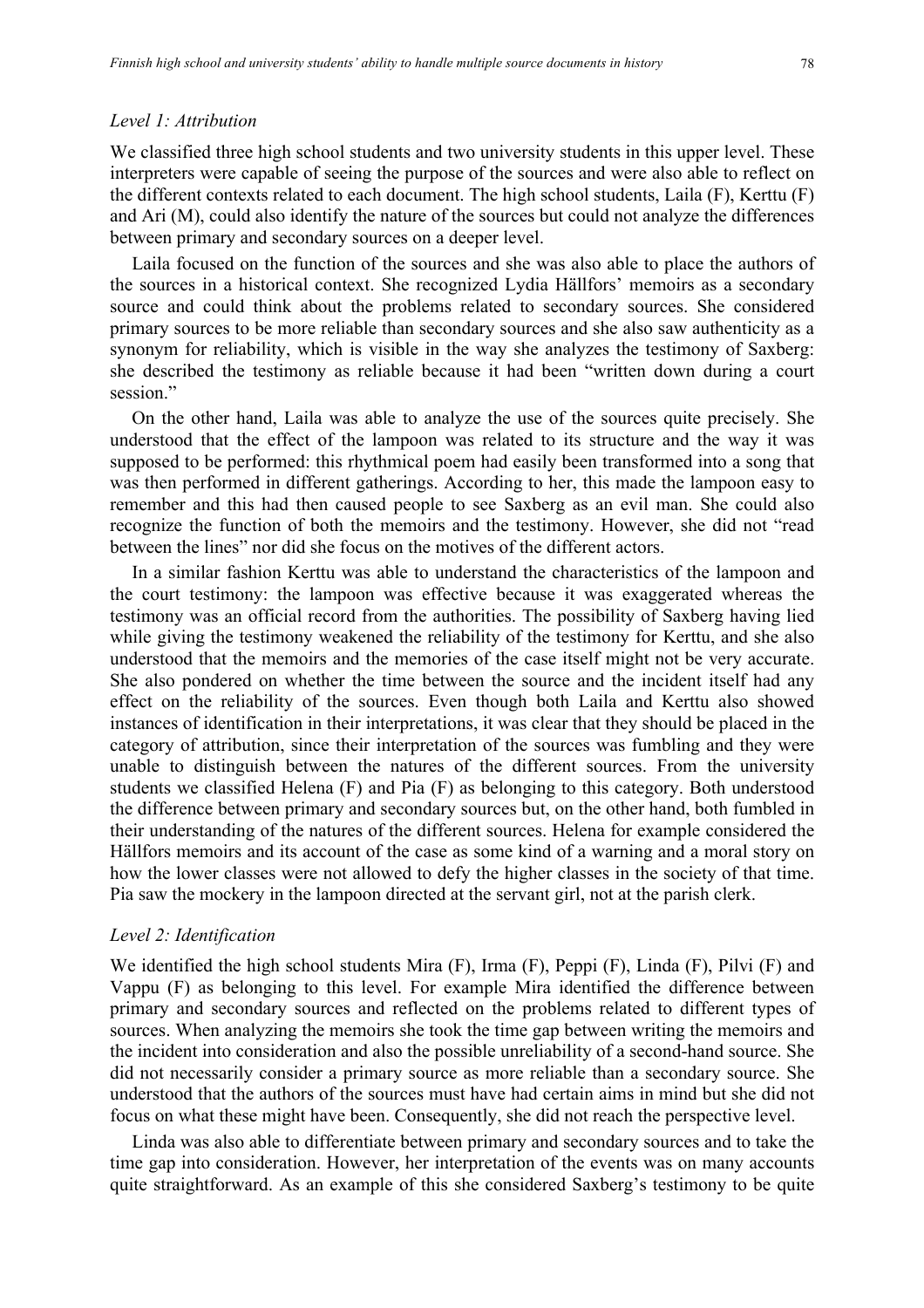reliable. She did not view the violent punishing of the servant girl in the historical context but considered it somewhat understandable that the parish clerk "wanted to keep his lands untouched."

Similarly Irma focused first on the information provided by the sources without stopping to think about the motives behind them or the nature of the sources. As the task continued she started to interpret the sources more profoundly. She recognized the sources as being different in nature and could differentiate between primary and secondary sources. She attempted to "read between the lines" to some extent, which showed in the way she analyzed the objectives of the lampoon: "He has wanted to sort of tell what has really happened and to say something about the power relations." However, reflecting on the intentions of the different actors remained narrow, as did the evaluation of the reliability of the sources.

Peppi, on the other hand, represented a more profound interpretation of the sources as, in addition to the information, she pondered on the different possibilities for interpretation and the characteristics of the sources. She identified the authors of the sources and their function, although she mistook Saxberg's witness testimony as an account of the events provided by the district court. Peppi noticed the contradictions between the sources and was able to see the differences between the memoirs, lampoon and the testimony and their functions. However, Peppi did not consider the intentions of the authors of the sources. She did think about why Saxberg's actions were exaggerated in the memoirs and in the lampoon, but to her the explanation lay in the nature of these sources: in a memoir events can be dramatized and the aim is to appeal to the reader's emotions whereas a lampoon is meant to be entertaining. Despite this she did not think about why Hällfors or the writer of the lampoon would intentionally smear Saxberg's character. Therefore Peppi's thinking cannot be classified in the category of perspective, since she did not "read between the lines" or reflect on the intentions behind the sources.

Pilvi was also able to differentiate between the memoirs, the witness testimony, and the lampoon as well as the different characters of these sources. She also thought about the differences between primary and secondary sources. She saw Saxberg's witness testimony as reliable but doubted the truthfulness of it.

As regards the university students, we classified six participants in this category. All the students belonging to this group could easily see the difference between primary and secondary sources. All of them also took into consideration the time gap between the incident and the origin of the sources. For example Ella (F) viewed Lydia Hällfors' memoirs as less reliable since they included detailed information of events that the writer had not witnessed herself. With the exception of Heidi (F), all the university students in this category considered the memoirs to be the most reliable source. Ella and Tuulikki (F) were wondering why the sources did not depict the events leading to the situation itself in more detail, since they thought those might have explained the clerk's strong reactions. This can be considered as a sort of reading between the lines. However, the university students classified in this category had difficulties in explaining the motives of the different actors. For example Sanna (F) thought about the relationship between the clerk and the tailor who had written the lampoon but did not consider this in a larger societal context. Tuulikki saw the case as "horror storylike" and that was why she thought it had been so strongly memorized by the writer. Taru (F) was unable to see the dispute concerning the field in the historical context as she wondered why the clerk got so upset over a field. This lack of understanding of the motives of the actors and the inability to see the historical context influenced our decision to categorize these students as belonging to identification, even though their interpretations also included some characteristics of perspective.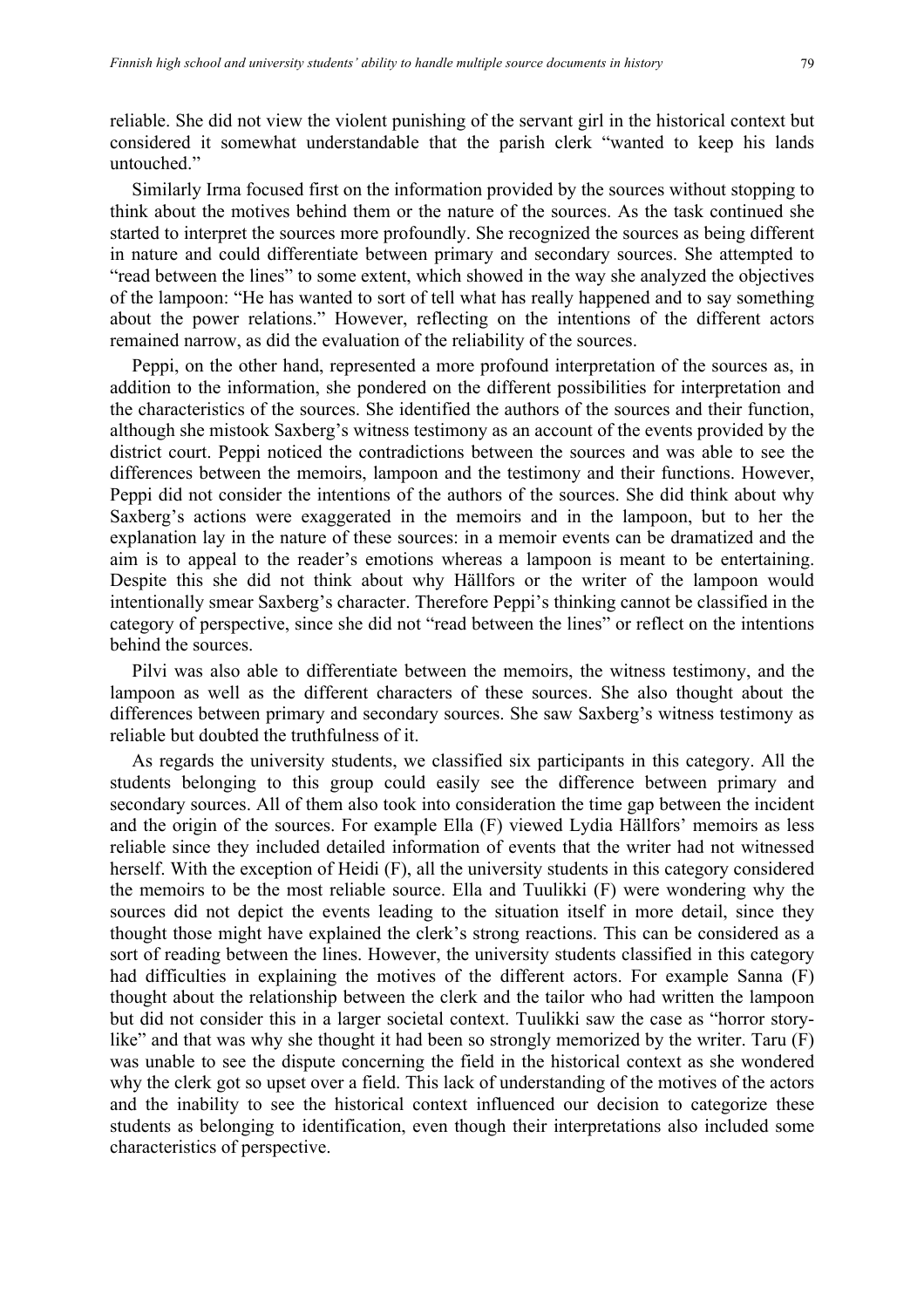#### *Level 3: Perspective*

Timo (M) and Ossi (M) were the only high school students that we categorized in this group. They identified the nature of the sources and were able to distinguish between primary and secondary sources. They also reflected on the motives behind the sources. Timo for instance understood that the aim of the lampoon was to get justice for the common people that had not received that justice in court. He also reflected on the motives of writing the memoir, although his motives reflected a modern perspective as he thought Lydia Hällfors wanted to become famous or to increase the sales of her book. He did not think whether she had any reason to write negative things about Saxberg. Timo's interpretations were also naïve to some extent. The clerk's testimony contained details of the clerk reporting to the police about the incident, which Timo thought was a sign of the clerk seeing nothing wrong with his actions. He did not consider the fact that the case had several eye witnesses and that the clerk might have reported only because he had to; the police would have been notified about the case in any case.

Ossi also viewed the lampoon as a reminder for the community concerning Saxberg's violent act. He also evaluated the content of the documents by focusing on the motives of the actors. The fact that the hired man verified the clerk's story in court could be explained by the hired man being financially dependent on the clerk. Ossi thought that the man had been afraid of losing his job if he had witnessed against the clerk. Thus Ossi is showing signs of "reading between the lines."

Undoubtedly Timo and Ossi qualify for *attribution* and *identification*. They recognized the authors of the sources and the nature of the documents and were able to distinguish between primary and secondary sources. They also attempted to understand the motive behind the case which is typical of interpretation with perspective. Of these two high school students, only Ossi showed signs of "reading between the lines." However, Timo compensated for this by focusing on the motives behind the sources and using comparisons to do so.

However, both Timo and Ossi and all the other high school students had limited skills when it came to comparing the different sources regarding their reliability. Timo understood the reliability problems with the memoirs, that being a secondary source. In contrast he viewed the witness testimony of the clerk in the light of authenticity: "It's been done in the district court, then it's a bit more reliable. Then it has … all the dates and stuff." Ossi, on the other hand, compared the reliability of the sources quite narrowly by making a distinction between primary and secondary sources.

From the university students two were placed in this category, Tuomas (M) and Diana (F). They did not have problems in distinguishing between primary and secondary sources. They both showed developed interpreting skills when evaluating the reliability of the sources by comparing the sources to each other. They were also able to deduct the function of the sources. Tuomas' interpretation could, however, be seen as containing naïve characteristics as well. At first he thought that the memoirs of Lydia Hällfors could be seen as a quite objective account of the events. When he was thinking about the motives of Hällfors, he suggested that the writing process could have been a personal process to help Lydia deal with the traumatic event. This stems more from modern day context than historical thinking. However, during the interview Tuomas evaluated the sources in a more critical fashion and showed that he could make a difference between primary and secondary sources. After familiarizing himself with the other sources he took a more critical viewpoint of the memoirs as well. He paid attention to the date when it was written and that the writer had only heard about the incident, not witnessed it.

Although Tuomas' interview contained signs of many categories, we decided to place him in the third category as he showed the ability to interpret the sources from different perspectives, especially towards the end of the interview. He also paid attention to the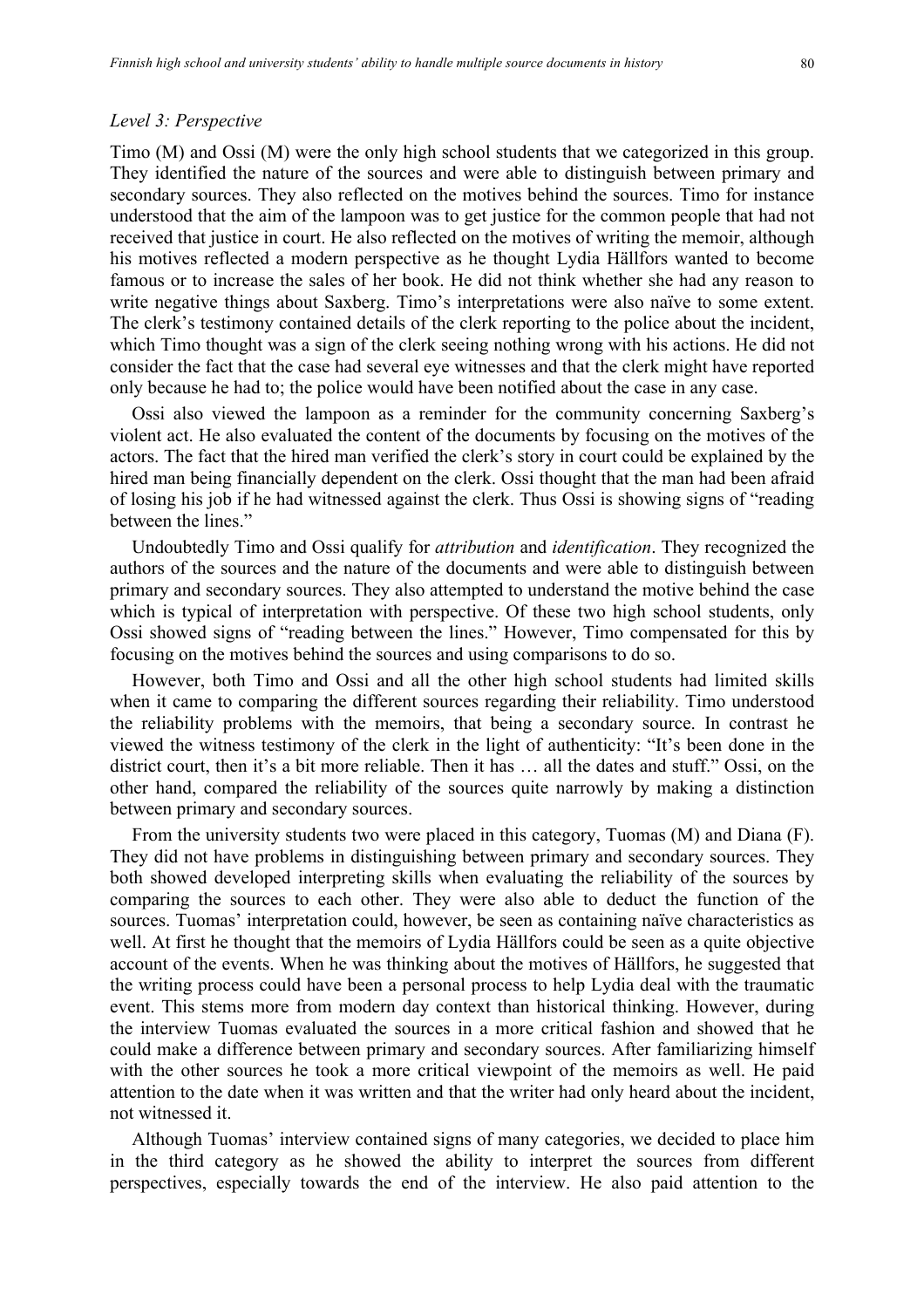contradictions between the witness testimony and the memoirs' account of the events. With the lampoon he also recognized another, communal function: the depicted poem as being "told around the campfire." Thus he did not consider the lampoon as factual information about the events but rather a story. On the other hand, he was able to take into account the historical context. He pointed out the tensions between different social groups at the time and he depicted the lampoon as the "common people" in a poorer social standing getting compensation for the clerk not being properly punished. Diana also noted the social status of the actors and how that might have influenced the events. She depicted the village as most likely being "controlled" by the influential parish clerk.

# *Level 4: Reliability*

No high school students were analyzed as fitting into this category. Only one of the university students, Leila (F), was classified in this category. What made her different from the other participants was that, not only was she able to reflect on the motives of different actors in a versatile manner, she could also question the different accounts of the events by comparing them to one another. She also consistently showed signs of "reading between the lines," which is characteristic of highly developed historical interpreting skills. She reflected for example on why the sources left some things unsaid and with the way other things gave too narrow a picture of the events in question. Leila pointed out that as the lampoon and the memoirs talk about the clerk in a negative manner, the same sources also depict the servant girl and the hired man as passive victims. Leila was interested in the earlier actions of both the hired man and the servant girl. She thought it would have been interesting to know how much the servant girl provoked the clerk during or before the incident. Even though Leila did not view the hired man's testimony as completely reliable, she understood that the testimony was linked to the power relations of the time. This hired man did not probably have a chance to question his master. In other instances as well Leila showed the ability to take into account the historical context. She understood for example the importance of the field and the power relations related to owning land at that time.

In comparison to the other participants, Leila also had a more profound interest in the relationship between the clerk and the writers of the other sources. She was interested for example in the relationship of the writer of the lampoon, most likely the local tailor, and the parish clerk and whether there might have been any old grudges in the background. When she was analyzing the overall view of the events, she continued pondering on the nature of the sources and also compared them to one another. Even though she considered the view that the sources gave of Saxberg as being one-sided, she did not think the clerk's testimony was very reliable. She stated that the testimony itself had probably been written down exactly as it was said. However, she noted that when evaluating the reliability of the statement the position of Saxberg should be taken into consideration: the aim of the clerk was to defend himself, not necessarily tell the truth. All in all Leila's interpretation included taking into consideration the historical context and the circumstances, comparing the sources to one another and reading between the lines (cf. Seixas & Colyer 2012). Thus we decided to place her in the highest category.

### **Discussion: the challenge of historical literacy**

In our study, most of the high school students had either beginner's or novices' interpreting skills. None of them reached the expert level. This is understandable, given that this level is demanding for historians as well. The results of the university students were considerably higher than those of the high school students but some of them struggled with the critical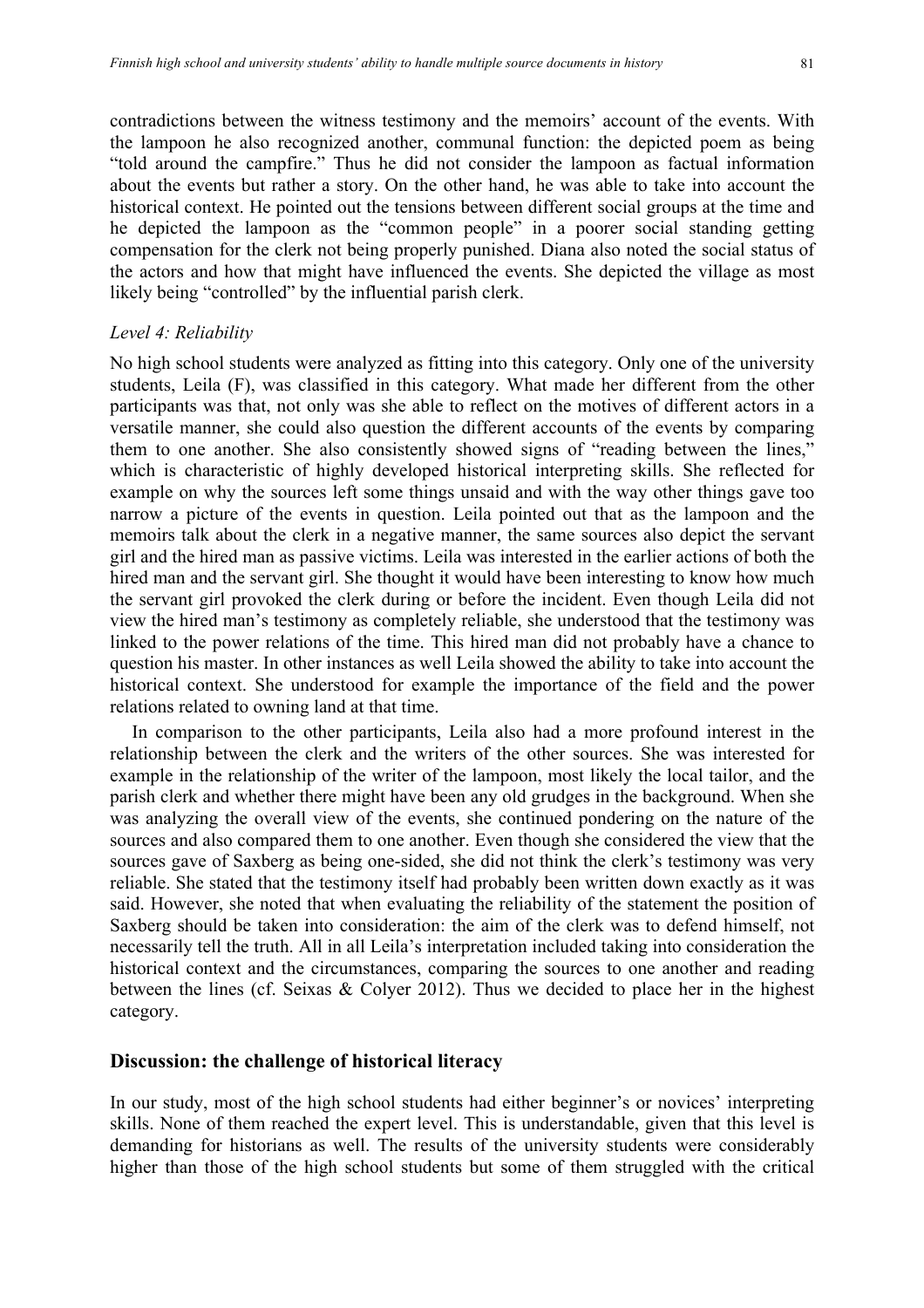reading of the texts as well. However, none of the university students were placed on the novice level. VanSledright and Afflerback (2005) as well as Wineburg (1991) have all studied the interpretive skills of different age groups using the think-aloud method. Although the results of these studies are not widely applicable due to the small number of studies and their small samples, they offer an interesting level of comparison for our study. Our results are similar to that of Wineburg (1991), when he studied American high school students. Similar results have been found in other studies concerning this age group (e.g., Britt, Perfetti, Van Dyke, & Gabrys, 2000; Monte-Sano, 2011; Reisman & Wineburg, 2012).

Sam Wineburg, Daisy Martin and Chauncey Monte-Sano (2011) criticize the way in which American high school students read written documents, such as diaries and letters. They state that the young people do not have the ability to consider the intentions of the writer of the document and to place the text in the context in which it was written. According to Wineburg (1991), the young do not see the hidden information in the text because they are so focused on the direct information provided by the text. This was clearly visible in our research as well. Especially the high school students viewed the documents as sources of information without paying sufficient attention to the status of the authors. In this respect the university students were more sophisticated.

Wineburg has studied the different ways of interpreting documents by experts and novices. By comparing high school students and historians he has come to the conclusion that the students lack the ability to interpret sources like historians. Wineburg states that the high school students are like the jury in a court of law: they listen to the witness statements but are unable to cross-examine the witnesses. Historians, on the other hand, are like the prosecutor: they pose questions concerning the documents, compare different documents to each other, and reflect on the motives behind them (Wineburg, 1991; see also Wineburg et al., 2011). This was visible with our students as well: only a few high school students compared the documents with one another and attempted to understand the reasons behind the conflicting information. Both of these activities were more prominent in the interpretations of the university students.

The high school students' way of thinking is probably linked to the idea of historical information being constant and unchanging. According to the curriculum, the students should have a good command of historical information but they should also understand the origin of the information. Historical thinking, which is one of the goals of history teaching set by the curriculum, requires mastering both content knowledge and procedural knowledge, the ability to "make history." Procedural knowledge in history refers to historical thinking skills, such as historical perspective, historical significance, empathetic understanding, cause and effect, change and continuity, in addition to primary source analysis (Bertram, 2012; Lee & Ashby, 2000; Seixas & Morton, 2013). The high school students seem to have a good command of the content knowledge, since that has traditionally been taught in schools. In comparison, history teaching focusing on historical skills does not have a long tradition in Finland, which has been visible in the students' poorer mastering of procedural knowledge (Rantala, 2012). This is also reinforced by this study. The better results of the university students can be explained by the fact that they have had to evaluate many different types of texts in seminars and other studies. Studying at a university also includes a systematic orientation toward the basic principles of scientific thinking. Even though our participants majored in educational sciences instead of history, we can assume that studying these bases of scientific thinking has given them tools for the critical interpretation of information as well.

In earlier studies there have been promising results from introducing document-based methods in the history classroom. Avishag Reisman recently conducted a wide-ranging study which was based on the approach *Reading like a historian.* In Reisman's (2012b) study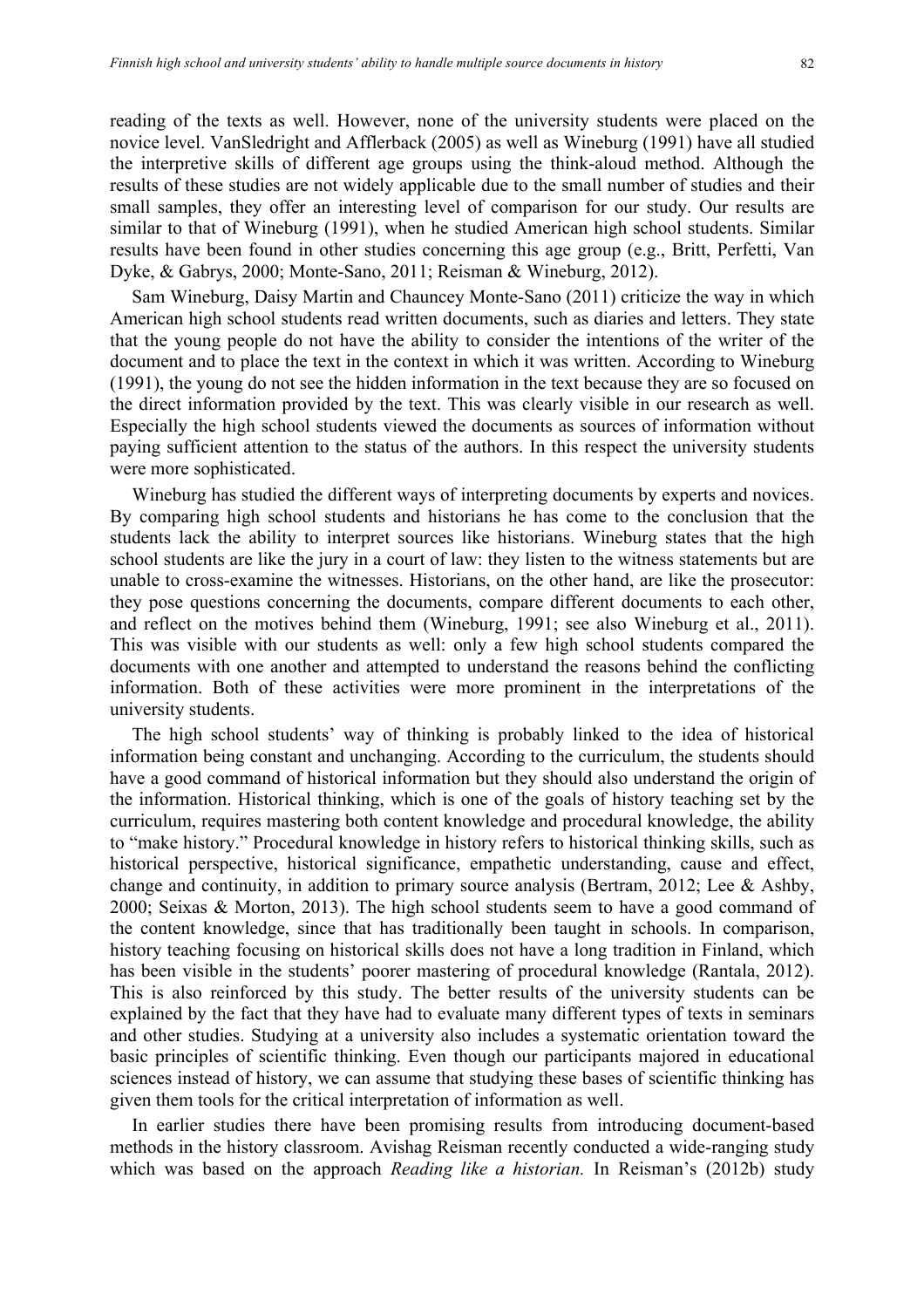American high school students were taught to work like historians for six months while studying the normal topics introduced in the curriculum. The results of the study were compared to the national average in the United States. The results of the high school students participating in the experiment had improved but they had also surpassed the national average both in general text reading skills and in the command of historical information. It is worthwhile to note that also the poorer students' results were considerably improved.

The skills required for interpreting sources can thus be developed with systematic training that includes giving the students several, conflicting documents on the same topic. Without the teaching being particularly aimed at teaching these interpretive skills the students will not benefit from the texts (Stahl, Hynd, Britton, McNish, & Bosquet, 1996). However, are students given enough opportunities to become good interpreters of sources? According to American studies, the average high school student rarely uses other material besides the textbook in history lessons (cf. Britt et al., 2000). Presumably the situation is the same in Finland (Gullberg, 2010). The publishing houses offer some extra material but there is no evidence on how much that is used. We can also assume that the teachers consider using documents as time-consuming and only adding to their workload, especially when they have to proceed quite quickly in the lessons to cover all the topics required by the curriculum. Avishag Reisman (2012b) emphasizes that in order to adopt new methods we also have to train the teachers. In the above-mentioned study, the high school history teachers had several days of training before the actual study started.

Reisman (2012a) has also paid attention to the general learning abilities such as the poor literacy skills of American teenagers that then challenges the reform of history teaching. In Finland this should not be a hindrance for teaching historical thinking skills, especially when it comes to high school students in their final year. Finnish teenagers do very well in the international literacy tests, such as the PISA studies (cf. OECD, 2010, 2013). According to these assessments the Finnish adolescents are able to understand what they read and to answer questions about the texts. But how critical are the Finnish readers? In the light of our research this still leaves room for development. Gaining more profound interpretive skills would require adopting methods focusing on skills rather than knowledge, such as the ones introduced in the American *Reading like a historian*.

What can we then conclude from the high school students' results? Partly the explanation might lie in what Will Fitzhugh (2004) pointed out when studying American high school students: the students have not been familiarized with any other text besides the textbook and they have not conducted any historical research of their own. Similar explanations to the differences in the thinking skills of university students and high school students have been offered by Jean-François Rouet, Anne Brit, Robert Mason, and Charles Perfetti (1996). According to them, the high school students gain their information from textbooks that shy away from conflicting information whereas the university students focus on different types of sources in their studies (also Rouet, Favart, Britt, & Perfetti, 2009). This probably explains some of our results as well.

When it comes to teaching we should think about the correlation between the novice-level interpreting skills and the teaching material used in classrooms. The danger lies in the material depicting history as a ready-made mass of knowledge rather than a research process. It is difficult to develop critical reading skills if the texts offered by the textbooks are static and the origin of the information is not clear. Hence other sources besides the textbook should be introduced in the classroom, thus familiarizing the students with the multiperspectivity of historical information. We should also pay attention to training the teachers and developing good-quality exercises based on different sources. We should also be ready to consider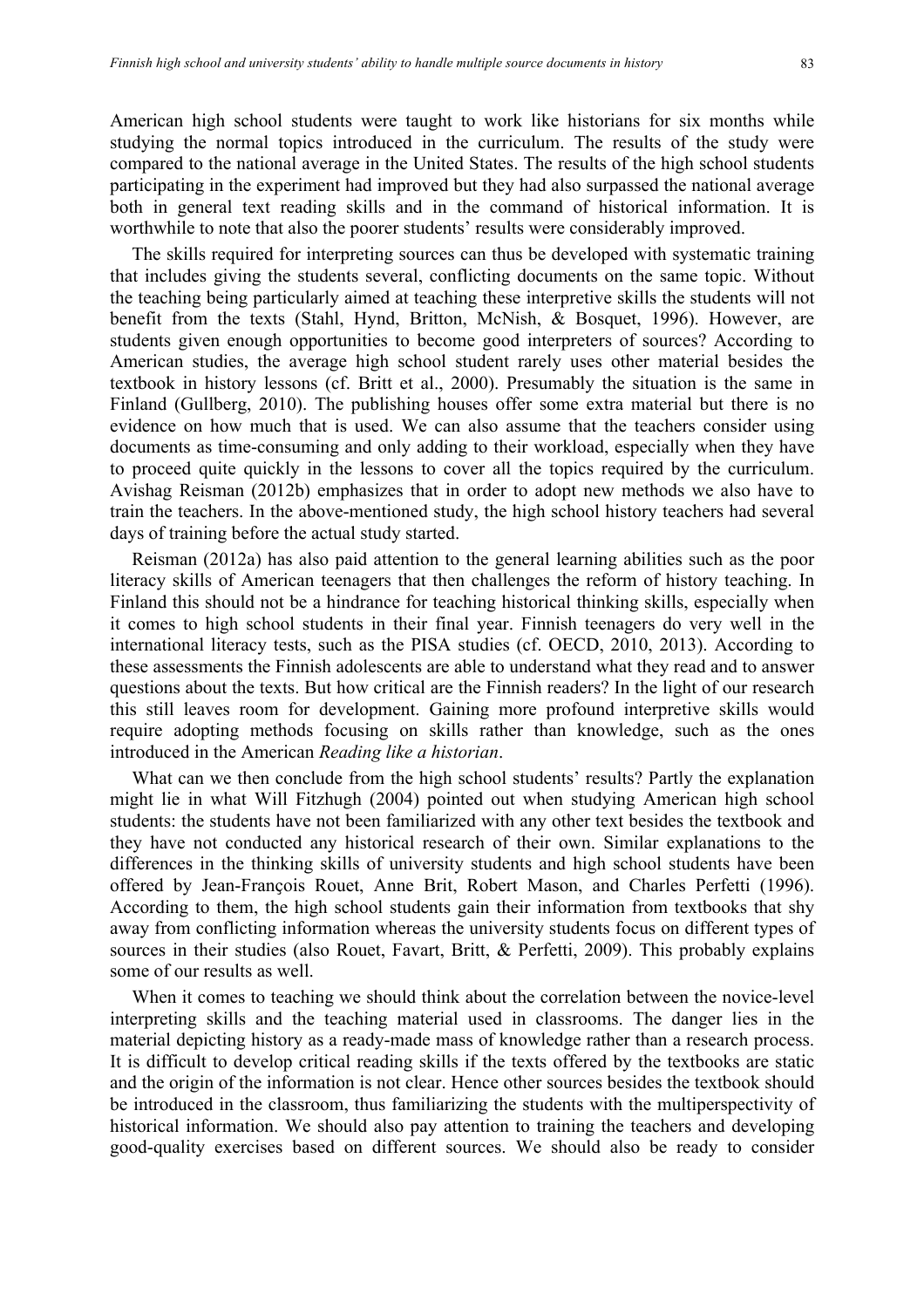changes in the curricula: using different source-based material requires sufficient time resources which could mean having to cut back on the contents of the courses.

However, simply working with historical sources in the high school classroom will not help the students in becoming critical readers. The students should be familiarized with different text types as well. Practicing text-related skills and especially the critical evaluating of information is needed in school on a more general level as well, as shown by the study of Carita Kiili (2012). Practicing text-related skills should first start with introducing the typical text types of the given discipline (Moje, 2008; see also Monte-Sano, 2011). In the American *Reading like a historian* orientation the focus of teaching is on developing the literacy skills of the students alongside the contents studied in history (Reisman, 2012a). American researchers have stated that this developing of text-related skills cannot be done solely in the language and literature classes as the students are trained to understand the complex texts required on a university level (cf. Reisman, 2012a). This should be emphasized more in Finland as well.

Even though the critical thinking skills have been clearly visible and emphasized in the curricula since the 1990s, there is not enough time to practice them in the classroom. In the Finnish system the matriculation exam, which is the final nation-wide exam at the end of high school, strongly guides the teaching. Thus it is obvious that it requires more than changing the curricula to develop critical thinking skills in high school. The content of the teaching has to be changed in practice as well. In order to reach this goal we should pay attention to developing the matriculation exam as well.

The issue of developing the text-related and interpretive skills in history teaching can also be linked to a larger societal context. In Finland young people have a very good command of societal knowledge according to international studies. In contrast the same studies show that the attitudes of the young people towards societal issues are passive and indifferent. This is then visible in the poor enthusiasm for voting and general passiveness in society (see Eränpalo & Karhuvirta, 2012). Critical reading skills are an essential part of active citizenship, which makes it even more crucial to practice these skills in schools.

# **References**

- Afflerbach, P., & VanSledright, B. (2001). Hath! Doth! What? Middle graders reading innovative history text. *Journal of Adolescent & Adult Literacy, 44*(8), 696–707.
- Barton, K. C. (2008). "I just kinda know". Elementary students' ideas about historical evidence. In L. S. Levstik & K. C. Barton, *Researching History education. Theory, method, and context* (pp. 209–227). New York: Routledge.
- Barton, K. C. & Levstik, L. S. (2010). Why don't more history teachers engage students in interpretation? In W. C. Parker (Ed.), *Social studies today: Research & practice* (pp. 35– 42). New York: Routledge.
- Bertram, C. (2012). Exploring an historical gaze: A language of description for the practice of school history. *Journal of Curriculum Studies, 44*(3), 429–442.
- Booth, M. (1994). Cognition in History: A British Perspective. *Educational Psychologist*, *29*(2), 61–69.
- Britt. M. A., Perfetti, C. A., Van Dyke, J. A., & Gabrys, G. (2000). The Sourcer's Apprentice. A Tool for Document-Supported History Instruction. In P. N. Stearns, P. Seixas, & S. Wineburg (Eds.), *Knowing, teaching, and learning history* (pp. 437–470). New York: The New York University Press.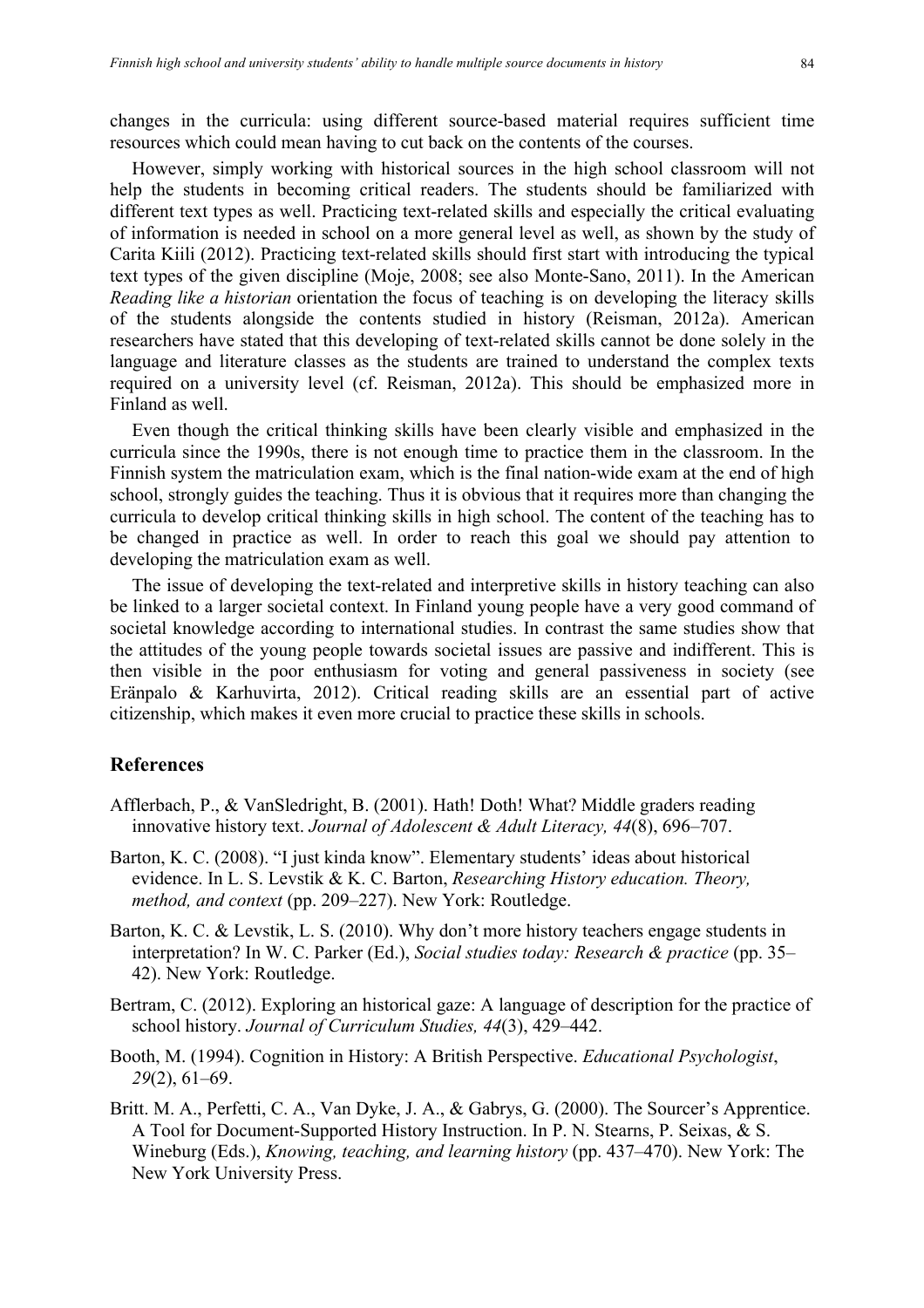- Brophy, J., & VanSledright, B. (1997). *Teaching and learning History in elementary schools*. New York: Teachers College Press.
- Brown, R. H. (1996). Learning how to learn: The Amherst project and history education in the schools. *Social Studies, 87*(6), 267–273.
- Cannadine, D., Keating, J., & Sheldon, N. (2011). *The right kind of history. Teaching the past in Twentieth-Century England*. Basingstoke, UK: Palgrave Macmillan.
- Coté, N., & Goldman, R. S. (1999). Building representations of informational text: Evidence from children's think-aloud protocols. In Oostendorp van H. & Goldman S. R. (Eds.), *The construction of mental representations during reading* (pp. 151–174). Mahwah, NJ: Lawrence Erlbaum Associates.
- Coté, N., & Goldman, S. R. (2004). Building representations of Informal Text: Evidence from children's think-aloud protocols. In R. B. Ruddell & N. J. Unrau (Eds.), *Theoretical models and processes of reading*  $(5<sup>th</sup>$  ed.) (pp. 660–683). Newark, NJ: International Reading Association.
- Eränpalo, T., & Karhuvirta, T. (2012). How to make a better world: A study of adolescent deliberations in a problem-solving simulation. *Nordidactica: Journal of Humanities and Social Science Education, 1*(2), 54–83.
- Fitzhugh, W. (2004). History is fun! *Concord Review Society Newsletter and Forum, 2,* 10– 11. Retrieved June 10, 2014, from http://www.tcr.org/tcr/institute/historyisfun.pdf.
- Fordham A. (2012). Disciplinary history and the situation of history teachers. *Education Sciences, 2*(4), 242–253.
- Gagnon, P. (Ed.) (1989). *Historical literacy: The case for history in American education*. New York: Macmillan.
- Gullberg, T. (2010). Facts, functions and narratives in history teaching in Finland: Attitudes towards history as reflected in the use of textbooks. In Thorsteinn, H., & Lassig, S. (Eds.), *Opening the mind or drawing boundaries? History texts in Nordic schools* (pp. 239–267). Göttingen, Germany: Vandenhoeck & Ruprecht.
- Kiili, C. (2012). Online reading as an individual and social practice. Jyväskylä, Finland: University of Jyväskylä.
- Lee, P., & Ashby, R. (2000). Progression in historical understanding among students ages 7– 14. In P. N. Stearns, P. Seixas, & S. Wineburg (Eds.), *Knowing, teaching & learning history: National and international perspectives* (pp. 199–222). New York: New York University Press.
- Moje, E. B. (2008). Foregrounding the disciplines in secondary literacy teaching and learning: A call for change. *Journal of Adolescent & Adult Literacy, 52*(2), 96–107.
- Monte-Sano, C. (2011). Beyond reading comprehension and summary: Learning to read and write in history by focusing on evidence, perspective, and interpretation. *Curriculum Inquiry, 41*(2), 212–249.
- Finnish National Board of Education. (2003). *National core curriculum for upper secondary schools 2003*. Retrieved August 11, 2015, from http://www.oph.fi/download/47678 core curricula upper secondary education.pdf.
- OECD. (2010). *PISA 2009 results: Executive summary*. Retrieved June 10, 2014, from http://www.oecd.org/pisa/pisaproducts/46619703.pdf.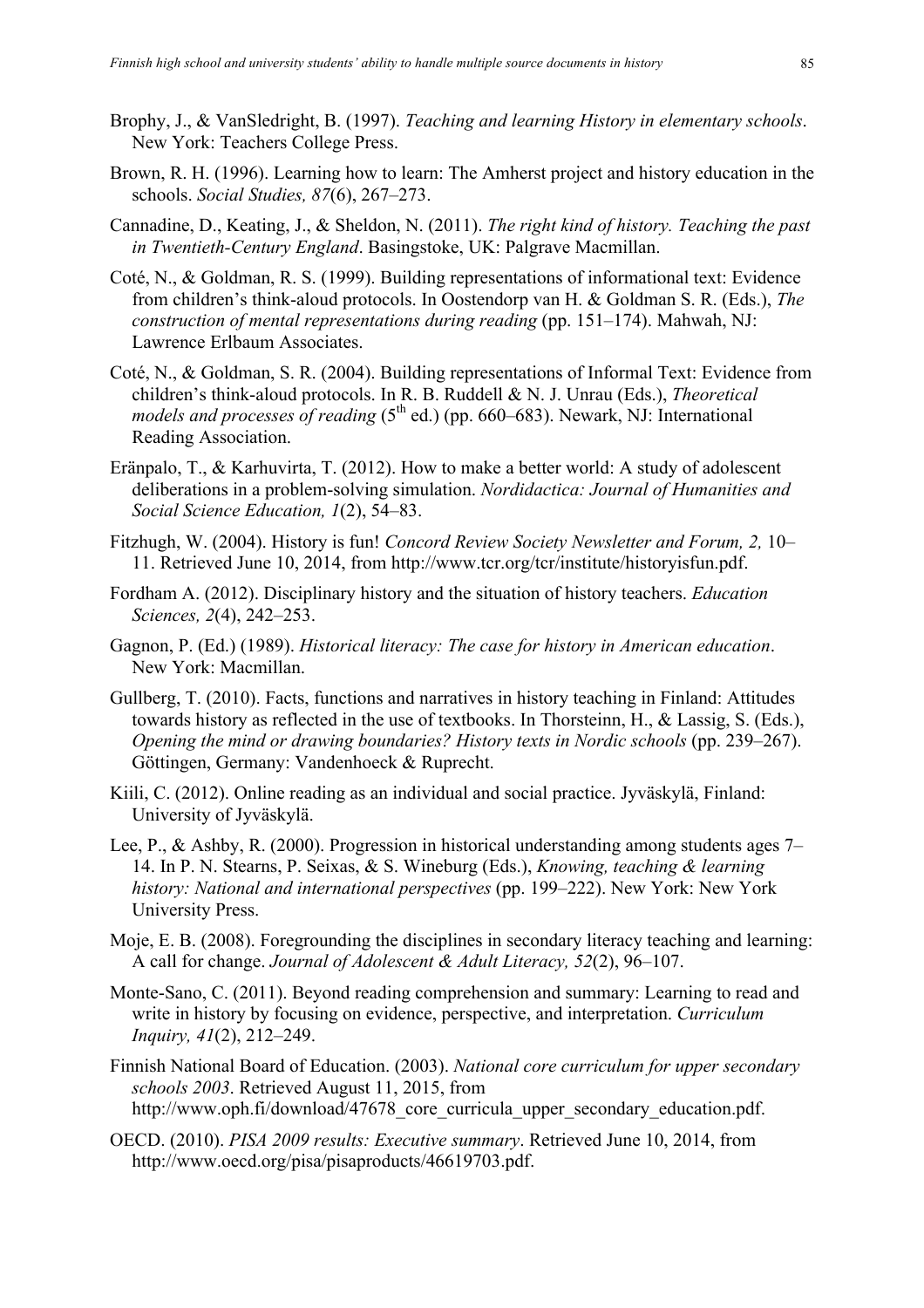- OECD. (2013). *PISA 2012 results in focus. What 15-year-olds know and what they can do with what they know*. Retrieved June 10, 2014, from http://www.oecd.org/pisa/keyfindings/pisa-2012-results-overview.pdf.
- Ofsted. (2011). *History for all: History in English schools 2007/10*. Retrieved June 10, 2014, from http://www.ofsted.gov.uk/resources/history-for-all.
- Perfetti, C. A., Britt, M. A., Rouet, J-F., Georgi, M. C., & Mason, R. A. (1994). How students use texts to learn and reason about historical uncertainty. In Carretero M., & Voss J. M. (Eds.), *Cognitive and instructional processes in history and the social sciences* (pp. 257– 283). Hillsdale, NJ: Lawrence Erlbaum Associates.
- Petri, G. (2010). Primary sources and elementary students. *Teaching with primary sources quarterly*, 3(2). Retrieved June 10, 2014, from http://www.loc.gov/teachers/tps/quarterly/elementary/article.html.
- Pressley, M., & Afflerbach, P. (1995). *Verbal protocols of reading: The nature of constructively responsive reading*. Hillsdale, NJ: Erlbaum.
- Rantala, J. & van den Berg, M. (2013). Lukiolaisten historian tekstitaidot arvioitavana. *Kasvatus, 44*(4), 394–407.
- Rantala, J. (2012). How Finnish adolescents understand history: Disciplinary thinking in history and its assessment among 16-year-old Finns. *Education Sciences, 2*(4), 193–207. Retrieved June 10, 2014, from http://www.mdpi.com/2227-7102/2/4/193.
- Reisman, A. (2012a). The 'document-based lesson': Bringing disciplinary inquiry into high school history classrooms with adolescent struggling readers. *Journal of Curriculum Studies, 44*(2), 233–264.
- Reisman, A. (2012b). Reading like a historian: A documend-based history curriculum intervention in urban high schools. *Cognition & Instruction, 30*(1), 86–112.
- Reisman, A., & Wineburg, S. (2012). Ways of knowing and the history classroom: Supporting disciplinary discussion and reasoning about text. In M. Carretero, M. Asensio, & M. Rodriguez-Moneo (Eds.), *History education and the construction of national identities* (pp. 171–188). Charlotte, NC: Information Age Publishing.
- Rouet, J-F., Britt, M. A., Mason, R. A., & Perfetti, C. A. (1996). Using Multiple Sources of Evidence to Reason About History. *Journal of Educational Psychology*, 88(3), 478–493**.**
- Rouet, J-F., Favart, M., Britt, M. A., & Perfetti, C. A. (2009). Studying and using multiple documents in history: Effects of discipline expertise. *Cognition and Instruction, 15*(1), 85– 106.
- Seixas, P., & Colyer, J. (2012). *Assessment of historical thinking: A report on the national meeting of the Historical Thinking Project*. Toronto, Canada: Centre for the Study of Historical Consciousness.
- Seixas, P., & Morton, T. (2013). *The big six: Historical thinking concepts*. Toronto: Nelson.
- Shemilt, D. (1987). Adolescent ideas about evidence and methodology in history. In C. Portal (Ed.), *The history curriculum for teachers* (pp. 39–61). London, UK: Falmer Press.
- Stahl, S. A., Hynd, C. R., Britton, B., K., McNish, M. M., & Bosquet, D. (1996). What happens when students read multiple source documents in history? *Reading Research Quarterly, 31*(4), 430–456.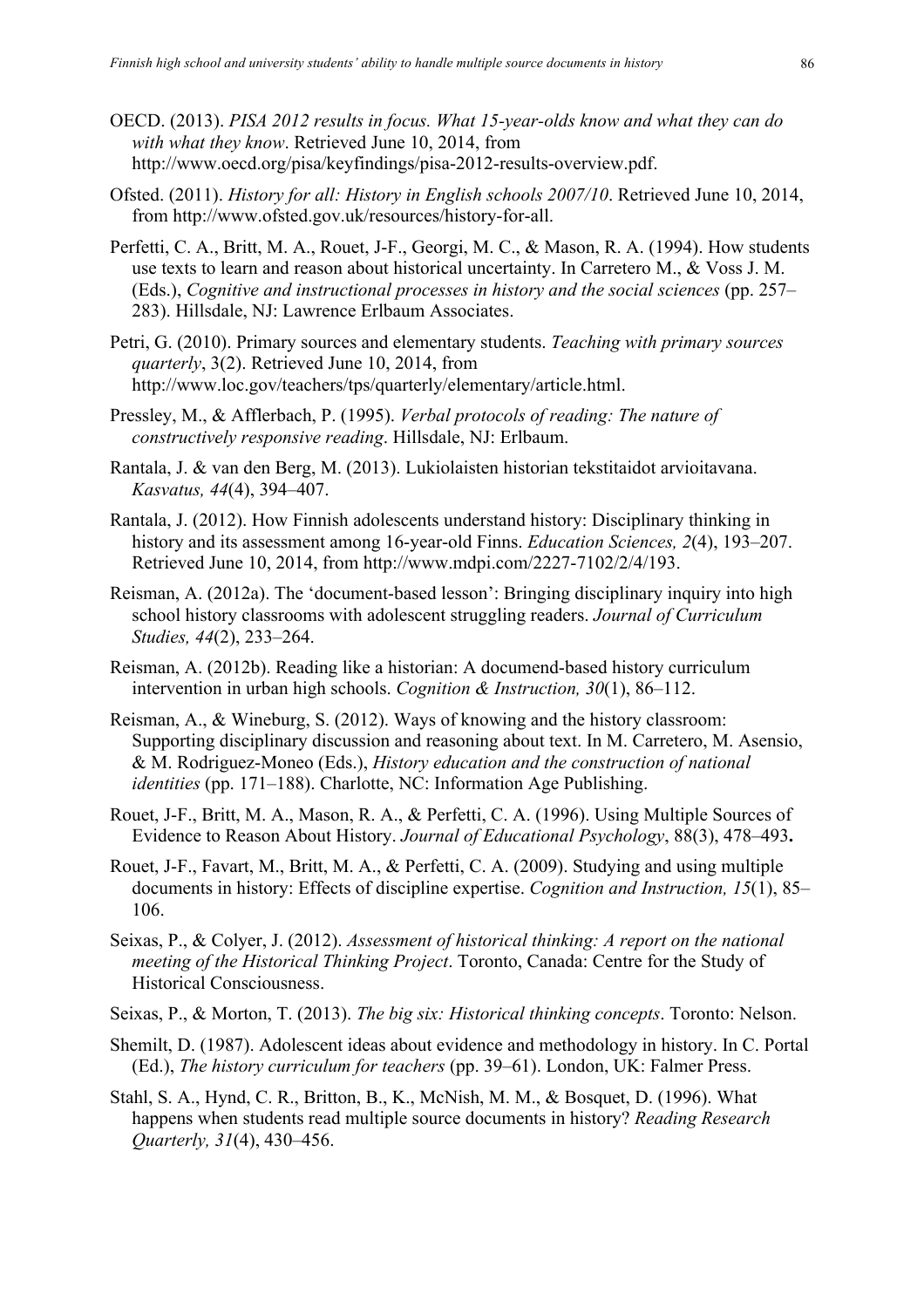- Taylor T., & Young C. (2003). *Making history: A guide for the teaching and learning of history in Australian schools*. Carlton South Vic, Australia: Curriculum Corporation.
- VanSledright, B. A. (2011). *The challenge of rethinking history education: On practices, theories, and policy*. New York: Routledge.
- VanSledright, B., & Afflerbach, P. (2005). Assessing the status of historical sources: An exploratory study of eight US elementary students reading documents. In R. Ashby, P. Gordon, & P. Lee (Eds.), *Understanding history: Recent research in history education* (pp. 1–20). London, UK: RoutledgeFalmer.
- Wils, K. (2009). The evaporated canon and the overvalued source. History education in Belgium: An historical perspective. In L. Symcox, & A. Wilschut (Eds.), *National history standards: The problem of the canon and the future of teaching history* (pp. 15–31). Charlotte, NC: Information Age Publishing.
- Wineburg, S. (1991). On the reading of historical texts: Notes on the breach between school and academy. *American Educational Research Journal, 28*(3), 495–519.
- Wineburg, S., Martin, D., & Monte-Sano, C. (2011). *Reading like a historian: Teaching literacy in middle and high school history classrooms*. New York: Teachers College Press.

# **About the Authors**

Jukka Rantala\* is Professor of History and Social Studies Education at the Department of Teacher Education, University of Helsinki. His interests centre on historical literacy and history curriculum. He has carried out research on young Finns' historical thinking. He has also studied children's reception of history in the Historical Consciousness Project in Finland.

Marko van den Berg is a teacher educator at the teacher training school of Helsinki University, Finland. For his PhD, he studied the historical consciousness of Finnish student teachers. Recently, he has studied Finnish high school students' historical empathy.

\* Corresponding Author Email: jukka.rantala@helsinki.fi

# **Endnotes**

j

 $<sup>1</sup>$  In Finland students usually start studying history in the 5th grade when they are approximately 10 years old.</sup>

<sup>&</sup>lt;sup>2</sup> High school is not compulsory in Finland (not part of the Finnish comprehensive school system). Students must make formal applications to a high school of their choice, if they wish to attend. Acceptance to high school in Finland is based on merit (grades) and motivation and can be turned down, which resembles the application process for college/university in the United States.

<sup>&</sup>lt;sup>3</sup> After the linguistic turn in historiography during the early 1970s, historians began using sources of a different kind, for example memory data. Moreover, the texts used by historians have become more visual than earlier as a result of technological development. Historians have started to use multimodal texts to achieve, express and evaluate historical knowledge. Today historical literacy practically means the same as multiliteracy.

<sup>4</sup> The analysis of the high school students is based on Rantala and van den Berg (2013).